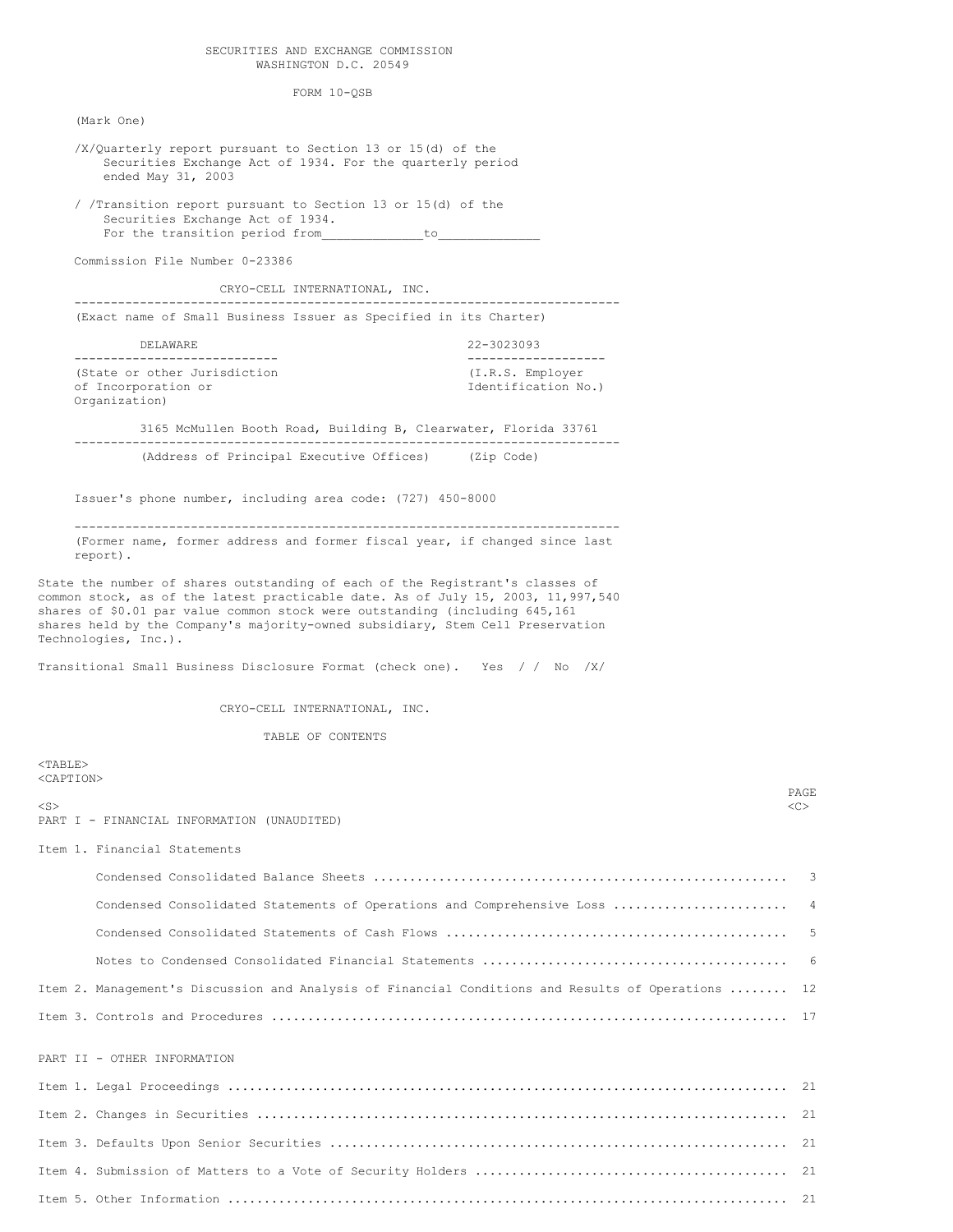Item 6. Exhibits and Reports On Form 8-K .............................................................. 22 SIGNATURES ............................................................................................ 23  $<$ /TABLE> 2 CRYO-CELL INTERNATIONAL, INC. AND SUBSIDIARIES CONDENSED CONSOLIDATED BALANCE SHEETS  $<$ TABLE> <CAPTION> ASSETS ------ May 31, November 30, 2003 2002 ------------------ -- ----------------- (Unaudited) (As Restated) <S> <C> <C> Current Assets - -------------- Cash and cash equivalents  $\zeta$  692,266  $\zeta$ 1,935,532 Marketable securities 3,027,726 3,127,843 Accounts receivable and advances (net of allowance for doubtful accounts of \$142,010 and \$89,010) 197,576 281,911 Receivable-Revenue Sharing Agreement 650,000 and the control of the control of the control of the control of the control of the control of the control of the control of the control of the control of the control of the cont - Receivable - Affiliates (net of allowance for doubtful accounts of \$128,540) 237,360 412,071 Notes receivable (net of allowance for doubtful accounts of \$66,000 and \$41,000) 205,750 210,750 Prepaid expenses and other current assets 308,016 112,115 ------------------ -- ----------------- Total current assets 5,318,694 6,080,222 ------------------ -- ----------------- Property and Equipment-net 2,541,440 2,632,831 - -------------------------- ------------------ ------------------- Other Assets - ------------ Intangible assets (net of amortization of \$81,048 and \$77,127, respectively) 97,640 102,345 Marketable securities 167,831 - Receivable-Revenue sharing agreements 1,552,064 332,895 Investment in Saneron CCEL Therapeutics, Inc. 1,820,526 1,914,826 Investment in European Affiliates 739,667 739,667 Deferred consulting fees 1,363,314 1,438,412<br>Deposits Deposits 175,411 175,161 ------------------ -- ----------------- Total other assets  $5,916,453$ 4,703,306 ------------------ -- ----------------- \$ 13,776,587 \$ 13,416,359 ================== ===================

LIABILITIES AND STOCKHOLDERS' EQUITY

------------------------------------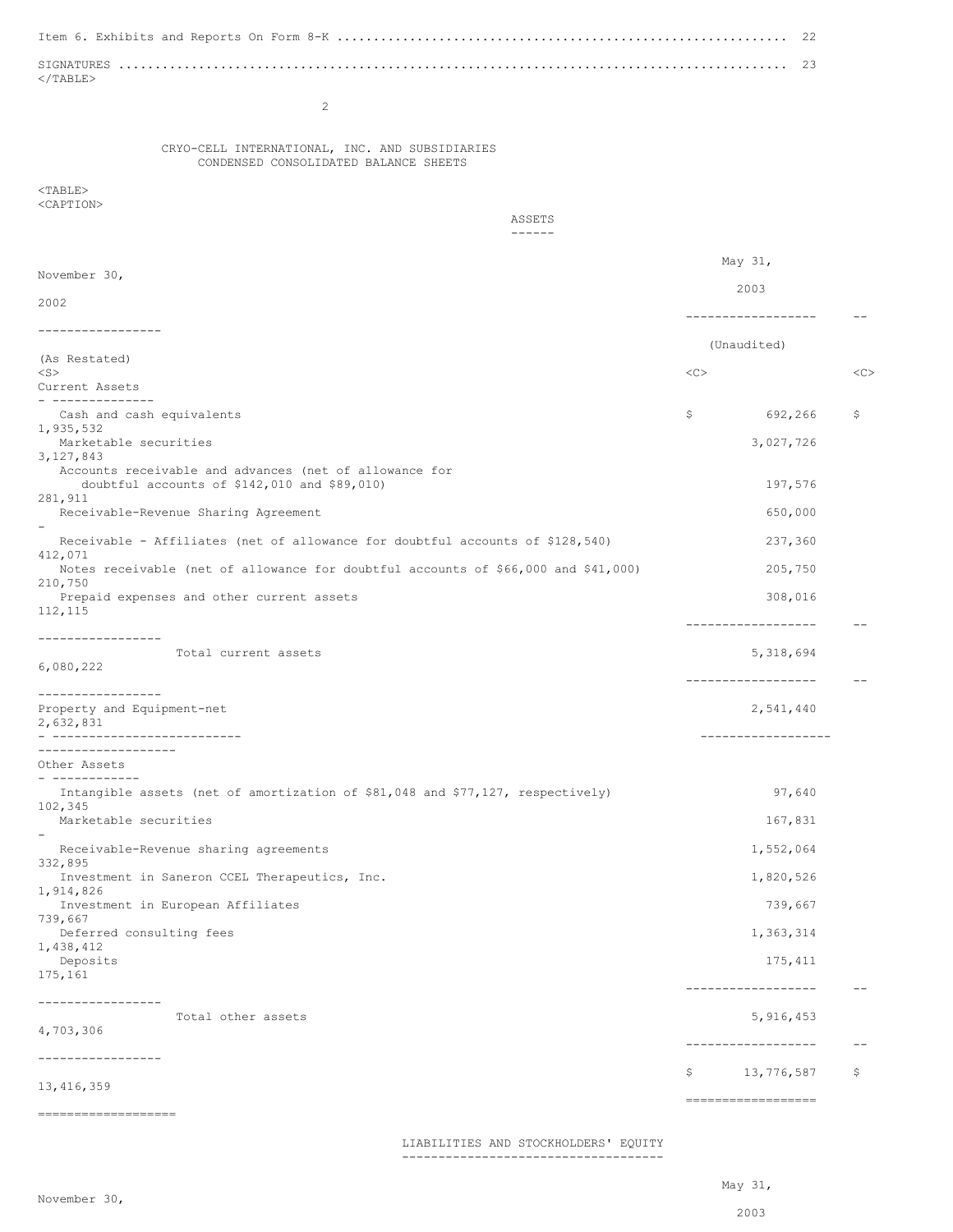------------------ -- ----------------- (Unaudited) (As Restated) Current Liabilities - ------------------- Accounts payable  $\sim$  398,512  $\sim$  398,512  $\sim$  398,512  $\sim$  398,512  $\sim$  398,512  $\sim$  398,512  $\sim$  398,512  $\sim$  398,512  $\sim$  398,512  $\sim$  398,512  $\sim$  398,512  $\sim$  398,512  $\sim$  398,512  $\sim$  398,512  $\sim$  398,512  $\sim$  398, 391,269 Accrued expenses and withholdings and  $945,322$ 1,217,407 ------------------ -- ----------------- Total current liabilities 1,343,834 1,608,676 ------------------ -- ----------------- Other Liabilities - ----------------- Deferred revenue 3,167,769 2,228,164 Long-Term Liability-Revenue sharing agreements 6,416,666 4,416,666 Deferred consulting obligation 1,398,571 1,455,688 ------------------ -- ----------------- Total other liabilities 10,983,006 8,100,518 ------------------ -- ----------------- Minority Interest - - ------------------ -- ----------------- Stockholders' Equity - -------------------- Preferred stock (\$.01 par value, 500,000 authorized and none issued) - Common stock (\$.01 par value, 20,000,000 authorized; 11,352,379 at May 31, 2003, and 11,352,379 at November 30, 2002 issued and outstanding) 113,524 113,524 Additional paid-in capital 23,025,166 23,012,760 Accumulated other comprehensive loss income (425,080) (387,997) Accumulated deficit (21,263,863) (19,031,122) ------------------ -- ----------------- Total stockholders' equity 1,449,747 3,707,165 ------------------ -- ----------------- \$ 13,776,587 \$ 13,416,359 ================== ===================  $\langle$ /TABLE $>$ The accompanying notes to consolidated financial statements are an integral part of these statements. 3 CRYO-CELL INTERNATIONAL, INC. AND SUBSIDIARIES CONDENSED CONSOLIDATED STATEMENTS OF OPERATIONS AND COMPREHENSIVE LOSS (Unaudited) <TABLE> <CAPTION> Three Months Ended Six Months Ended ------------------ ----------------

May 31, May 31, May 31, May 31, 2003 2002 2003 2002 ------------ ------------ ------------ --------- --- (As Restated) (As Restated) <S> <C> <C> <C> <C>

2002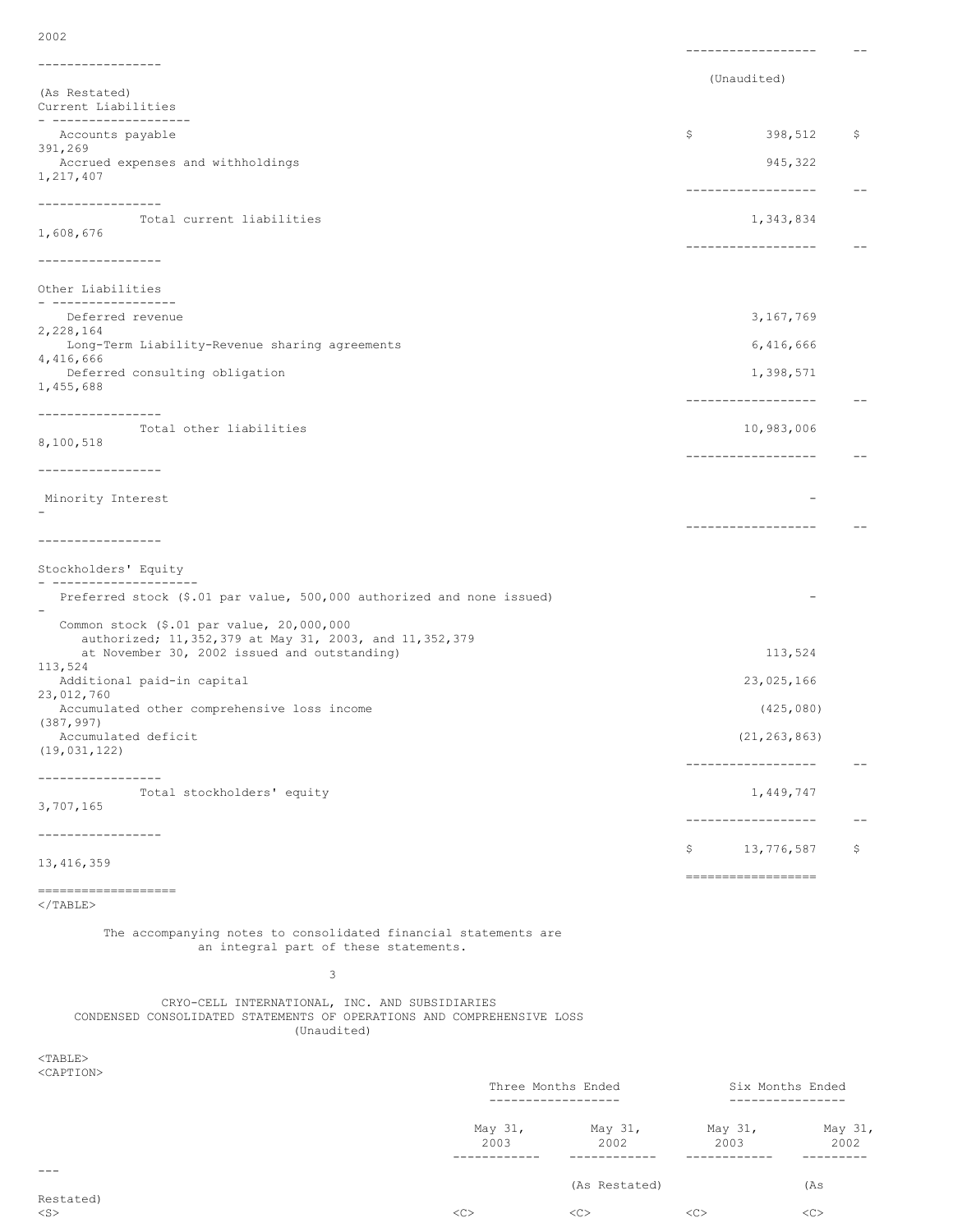| Revenue<br>3,054,970                                                                                    |                                 | $$1,632,436$ $$1,646,629$ $$3,063,170$                 |                                                                   | \$.         |
|---------------------------------------------------------------------------------------------------------|---------------------------------|--------------------------------------------------------|-------------------------------------------------------------------|-------------|
| $- - -$                                                                                                 | -------------                   | _____________                                          | ____________                                                      | ----------  |
| Costs and Expenses:<br>Cost of sales<br>1,071,910                                                       |                                 | 672,484 554,067 1,300,220                              |                                                                   |             |
| Marketing, general & administrative expenses<br>Research, development and related engineering<br>45,739 |                                 | 1,867,123 1,595,492<br>33,672 20,651                   | 3,475,486<br>65,390                                               | 2, 474, 619 |
| Depreciation and amortization<br>238,239                                                                |                                 | 80, 151 119, 120 162, 658                              |                                                                   |             |
| $\qquad \qquad - -$                                                                                     | ------------                    | -------------                                          | -------------                                                     |             |
| Total cost and expenses<br>3,830,507                                                                    |                                 | 2,653,430 2,289,330 5,003,754                          |                                                                   | ----------  |
| $---$                                                                                                   |                                 |                                                        |                                                                   |             |
| Operating Loss<br>(775, 537)                                                                            |                                 | $(1, 020, 994)$ $(642, 701)$ $(1, 940, 584)$           | _____________                                                     |             |
| $---$                                                                                                   |                                 |                                                        |                                                                   |             |
| Other (Expense) Income:                                                                                 |                                 |                                                        |                                                                   |             |
| Interest Income                                                                                         |                                 | 15,310 13,175 45,789                                   |                                                                   |             |
| 35,533<br>Interest Expense                                                                              | (151, 590)                      | $(80, 740)$ $(277, 693)$                               |                                                                   |             |
| (138, 387)<br>Other Income                                                                              | 45,006                          | 266, 221 77, 812                                       |                                                                   |             |
| 666,221<br>Other Expense                                                                                | $ \,$                           | (107, 500)                                             | $\overline{\phantom{a}}$                                          |             |
| (107, 500)<br>Loss on Sale of Marketable Securities                                                     | (24, 753)                       |                                                        | $-$ (24,753)                                                      |             |
| $\qquad \qquad - -$<br>Total other (expense) income<br>455,867                                          | -------------<br>(116, 027)     | ____________<br>91,156 (178,845)                       | -------------                                                     | ---------   |
| $---$                                                                                                   |                                 |                                                        |                                                                   |             |
| Income (loss) before minority interest<br>and equity in earnings of affiliates<br>(319, 670)            |                                 | $(1, 137, 021)$ $(551, 545)$ $(2, 119, 429)$           |                                                                   |             |
| $---$                                                                                                   |                                 |                                                        |                                                                   | __________  |
| Income Taxes                                                                                            | (141, 101)                      |                                                        | (141, 101)                                                        |             |
| Equity in earnings of affiliates                                                                        | 4,032                           | (45, 170)                                              | 27,788                                                            |             |
| (269, 989)<br>Minority Interest<br>(37, 838)                                                            | $\qquad \qquad -$               | (24, 846)                                              | $\overline{\phantom{a}}$                                          |             |
| $---$                                                                                                   | ------------                    | ------------                                           | ------------                                                      | ---------   |
| (307, 827)                                                                                              | (137, 069)<br>------------      | (70, 016)<br>------------                              | (113, 313)<br>------------                                        | ---------   |
| $---$                                                                                                   |                                 |                                                        |                                                                   |             |
| Net Loss<br>(627, 497)                                                                                  | \$(1, 274, 090)<br>============ | ------------                                           | $\frac{1}{2}$ (621,561) $\frac{1}{2}$ (2,232,742)<br>------------ | Ş.          |
| =============<br>Net income (loss) per common share - basic and diluted<br>(50.06)                      | (50.11)<br>============         | (50.05)<br>============                                | (50.20)<br>=============                                          |             |
| ============                                                                                            |                                 |                                                        |                                                                   |             |
| Number of Common Shares Used In Computation<br>Basic and diluted<br>11, 335, 165<br>------------        | ============                    | 11, 352, 379 11, 339, 379 11, 352, 379<br>============ | <b>COORDINATE</b>                                                 |             |
| Comprehensive loss:<br>Net loss:<br>(627, 497)                                                          |                                 |                                                        | $$(1, 274, 090)$ $$(621, 561)$ $$(2, 232, 742)$                   | -\$         |

Other comprehensive income (loss):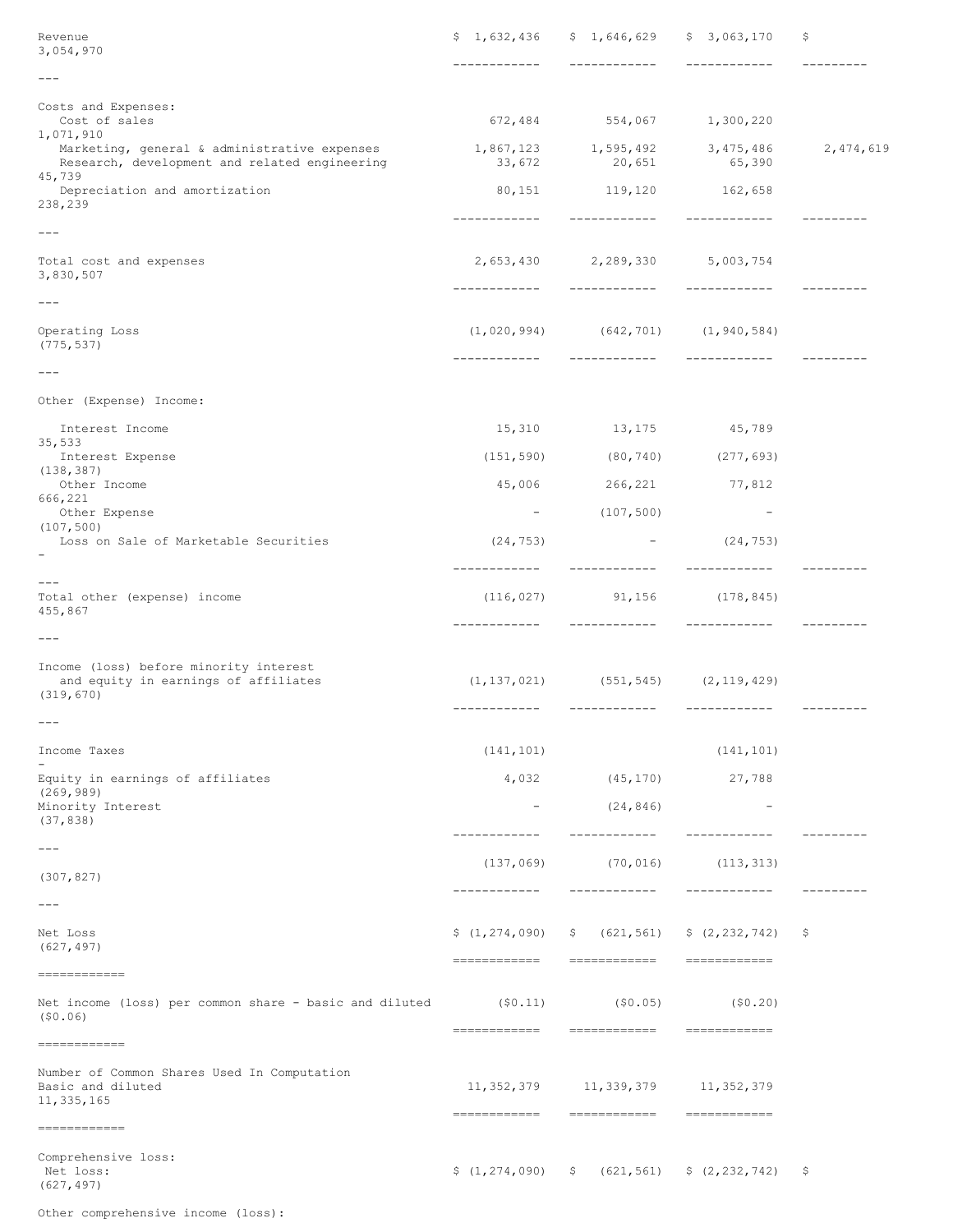| Net change in unrealized loss<br>(55, 516)                                                 | 55,950 | (11, 512)                | (61, 836)                                                                                 |  |
|--------------------------------------------------------------------------------------------|--------|--------------------------|-------------------------------------------------------------------------------------------|--|
| Reclassification adjustment for losses included in<br>net loss<br>$\overline{\phantom{0}}$ | 24,753 | $\overline{\phantom{0}}$ | 24,753                                                                                    |  |
|                                                                                            |        |                          |                                                                                           |  |
| Comprehensive loss<br>(683, 013)                                                           |        |                          | $\frac{1}{2}$ (1,193,387) $\frac{1}{2}$ (633,073) $\frac{1}{2}$ (2,269,825) $\frac{1}{2}$ |  |
|                                                                                            |        |                          |                                                                                           |  |
|                                                                                            |        |                          |                                                                                           |  |

 $<$ /TABLE $>$ 

# The accompanying notes to consolidated financial statements are an integral part of these statements.

4

### CRYO-CELL INTERNATIONAL, INC. AND SUBSIDIARIES CONDENSED CONSOLIDATED STATEMENTS OF CASH FLOWS (Unaudited)

<TABLE> <CAPTION>

|                                                                                                                                                | Six Months Ended<br>---------------- |                                 |
|------------------------------------------------------------------------------------------------------------------------------------------------|--------------------------------------|---------------------------------|
|                                                                                                                                                | May 31,<br>2003<br>___________       | May 31,<br>2002<br>____________ |
|                                                                                                                                                |                                      | (As                             |
| Restated)<br>$<$ S $>$                                                                                                                         | <<                                   | <<                              |
| Cash Flows from Operating Activities:<br>Net Loss<br>(627, 497)<br>Adjustments to reconcile net loss<br>to cash used for operating activities: | $\frac{2}{2}$ , 232, 742)            | \$                              |
| Depreciation and amortization                                                                                                                  | 193,136                              | 255,689                         |
| Loss on sale of marketable securities<br>Compensatory element of stock options<br>Provision for doubtful accounts                              | 24,753<br>12,408<br>78,000           | 52,416                          |
| Dividend income reinvested in marketable securities<br>Equity (income) loss in earnings of affiliates<br>Minority interest                     | (7, 464)<br>(27, 788)                | 269,989                         |
| 37,838<br>Changes in assets and liabilities:<br>Accounts receivable and advances<br>(45, 259)                                                  | 31,335                               |                                 |
| Receivable - Affiliates                                                                                                                        | 174,711                              |                                 |
| (164, 864)<br>Notes receivable                                                                                                                 | (20, 000)                            |                                 |
| (200, 000)<br>Deferred consulting fee                                                                                                          | 75,098                               |                                 |
| Prepaid expenses and other current assets<br>Deposits                                                                                          | (195, 901)<br>(250)                  | 34,042                          |
| 12,684<br>Investment-option to purchase                                                                                                        |                                      |                                 |
| 100,000<br>Accounts payable                                                                                                                    | 7,244                                |                                 |
| 475,727<br>Deferred revenue                                                                                                                    | 939,605                              |                                 |
| (323, 814)<br>Revenue sharing agreements                                                                                                       | 80,831                               |                                 |
| 46,725<br>Accrued expenses and withholdings                                                                                                    | (270, 679)<br>-------------          | 437,565<br>____________         |
| Net cash (used in) provided by operating activities                                                                                            | (1, 137, 703)<br>-------------       | 361,241<br>------------         |
|                                                                                                                                                |                                      |                                 |
| Cash flows from investing activities:<br>Purchases of property and equipment<br>(567, 376)                                                     | (97, 040)                            |                                 |
| Payments for intangible assets<br>(608)                                                                                                        |                                      |                                 |
| Purchase of marketable securities<br>22,772                                                                                                    |                                      |                                 |

------------- ------------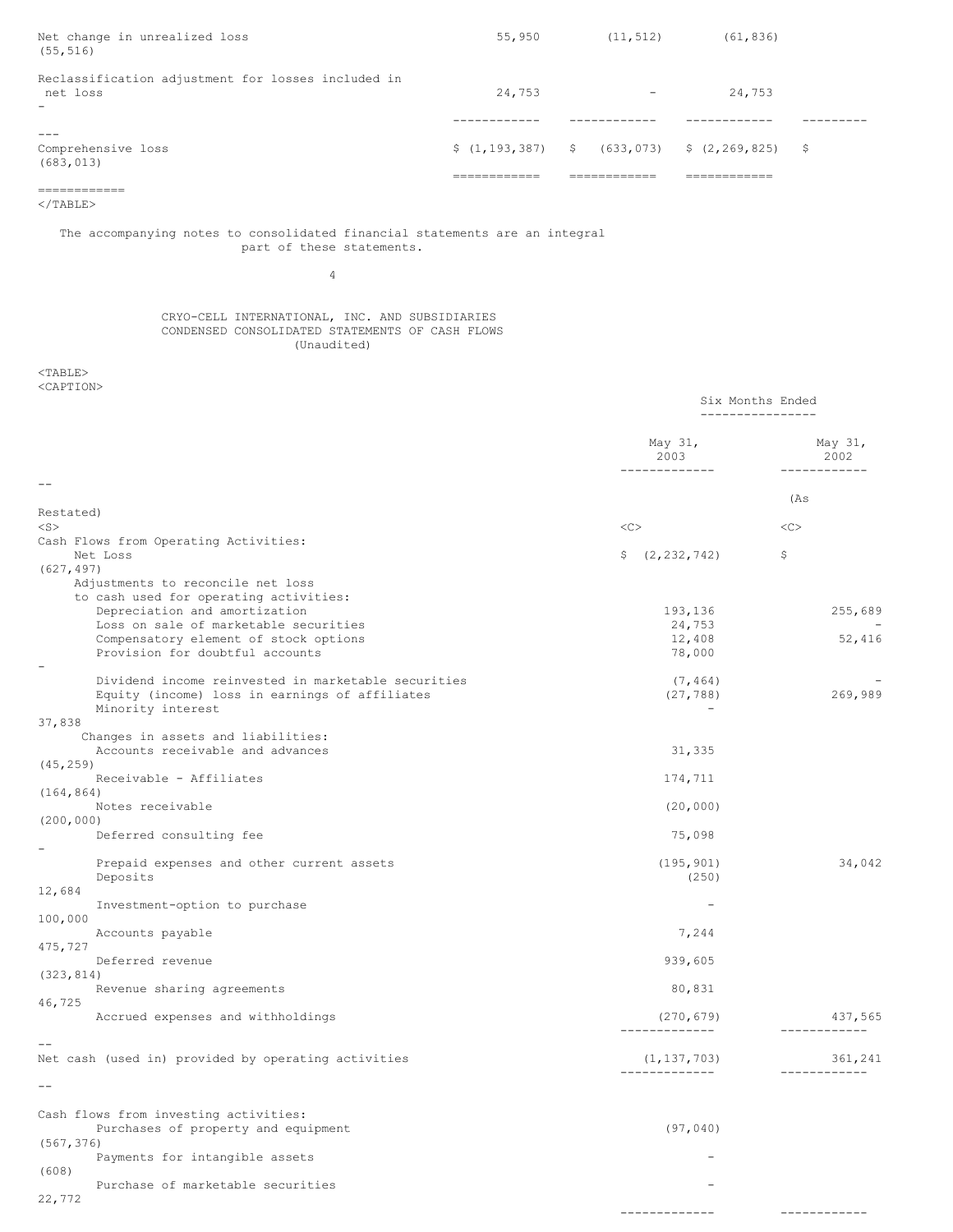| $-$                                                                                                                     |                                 |                          |
|-------------------------------------------------------------------------------------------------------------------------|---------------------------------|--------------------------|
| Net cash used in investing activities<br>(545, 212)                                                                     | (97, 040)                       |                          |
| $- -$                                                                                                                   | -------------                   | ------------             |
|                                                                                                                         |                                 |                          |
| Cash flows from financing activities:<br>Proceeds from the sale of subsidiary's securities                              | $\overline{\phantom{a}}$        | 521,770                  |
| Private placement fees<br>(67, 340)<br>Stock subscription receivable                                                    |                                 |                          |
| (5,000)<br>Proceeds from the exercise of stock options and sale of warrants                                             | $\overline{\phantom{a}}$        | 43,000                   |
| Proceeds from revenue sharing agreements<br>Repayments of deferred consulting obligation<br>Repayment of capital leases | 50,000<br>(57, 117)<br>(1, 406) | $\overline{\phantom{a}}$ |
| (4, 681)                                                                                                                | -------------                   | ------------             |
| Net cash provided by financing activities                                                                               | (8, 523)<br>--------------      | 487,749<br>------------  |
| $- -$                                                                                                                   |                                 |                          |
| (Decrease) increase in cash and cash equivalents                                                                        | (1, 243, 266)                   | 303,778                  |
| Beginning of period<br>5,540,751                                                                                        | 1,935,532                       |                          |
| $- -$                                                                                                                   | -------------                   | -------------            |
| End of period<br>5,844,529                                                                                              | 692,266<br>\$                   | \$                       |
| --------------                                                                                                          | ==============                  |                          |
| Supplemental disclosure of cash flow information:                                                                       |                                 |                          |
| Interest<br>138,387                                                                                                     | 277,693<br>\$<br>-------------  | \$                       |
| --------------<br>Income taxes                                                                                          | 141,101<br>\$                   | \$                       |
|                                                                                                                         | -------------                   |                          |
| --------------                                                                                                          |                                 |                          |
| Supplemental schedule of non-cash investing and financing activities:                                                   |                                 |                          |
| Change in unrealized loss as a component of investments                                                                 | (122, 087)<br>Ş.                | \$                       |
| $\overline{\phantom{0}}$                                                                                                | ==============                  |                          |
| --------------<br>Change in unrealized gain (loss) as a component of marketable<br>securities<br>(37, 083)              | \$<br>85,004                    | \$                       |
| --------------                                                                                                          | =============                   |                          |
| $\langle$ /TABLE>                                                                                                       |                                 |                          |
| The accompanying notes to consolidated financial statements are an integral<br>part of these statements.                |                                 |                          |

5

CRYO-CELL INTERNATIONAL, INC. NOTES TO CONDENSED CONSOLIDATED FINANCIAL STATEMENTS May 31, 2003 (Unaudited)

Note 1 - Basis of Presentation

The unaudited condensed consolidated financial statements including the Condensed Consolidated Balance Sheets as of May 31, 2003 and November 30, 2002, Condensed Consolidated Statements of Operations and Comprehensive Loss for the quarter and six months ended May 31, 2003 and May 31, 2002, and Cash Flows for the six months ended May 31, 2003 and May 31, 2002 have been prepared by CRYO-CELL International, Inc. (`the Company'). In the opinion of Management, all adjustments (which include only normal recurring adjustments) necessary to present fairly the financial position, results of operations, and changes in cash flows for all periods presented have been made.

The unaudited consolidated condensed financial statements herein have been prepared pursuant to the rules and regulations of the Securities and Exchange Commission for interim financial reporting. Certain financial information and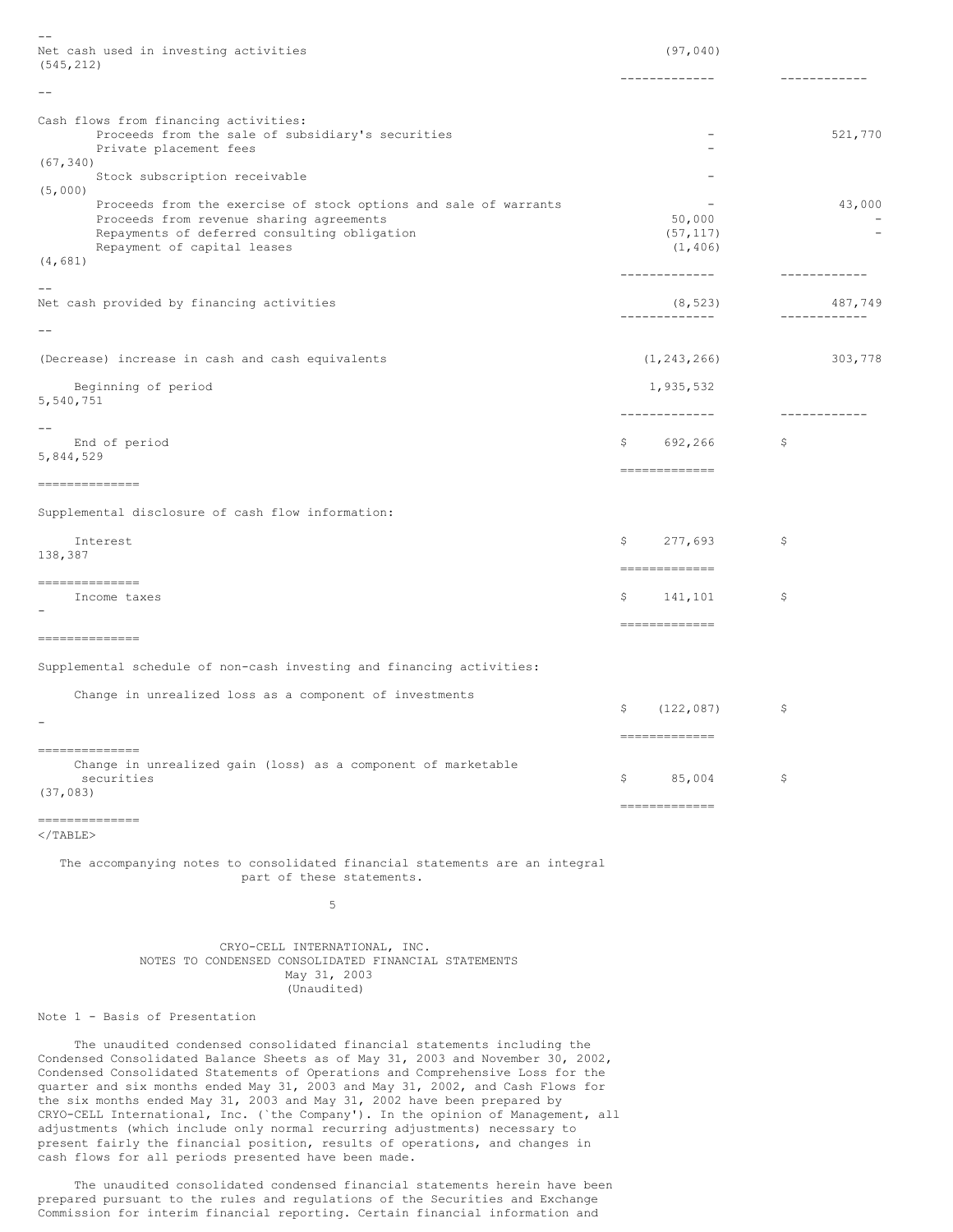note disclosures which are normally included in annual financial statements prepared in accordance with generally accepted accounting principles have been condensed or omitted pursuant to those rules and regulations. It is suggested that these condensed consolidated financial statements be read in conjunction with the financial statements and notes thereto included in the Company's November 30, 2002 Annual Report on Form 10-KSB as amended.

In April 2003, upon the advice of its then auditors, management reviewed its policy of recognition of revenue from the sale of revenue sharing agreements and annual storage fees. Management along with its prior auditors, who had previously opined upon the Company's financial statements for the years ended November 30, 2002 and 2001, sought the guidance of the staff of the Office of the Chief Accountant of the Securities and Exchange Commission. Based on discussions among the parties, management determined that the accounting treatment of the revenue sharing agreements and the storage revenue policies should be changed and the Company's previously issued financial statements restated (refer to Note 7).

## Revenue Recognition for Enrollment Fees

During the first quarter of 2003, the Company changed its method of recognizing enrollment fee revenue. Through November 30, 2002, the Company recognized enrollment fees upon completion of the enrollment into the U-Cord storage program. Beginning December 1, 2002, enrollment fees and the related direct and incremental costs associated with these fees are deferred and recognized once the processing of the specimens is complete. Had the accounting treatment been in effect the accumulated deficit would have been \$102,000 greater than previously reported as of November 30, 2002. The cumulative impact of the change, including the impact of approximately \$27,000 in the current period, is reflected in the six months ended May 31, 2003. Management does not believe that the impact of this adjustment is material to the November 30, 2002 financial statements (as restated), or to the projected operating results and earnings trend for the year ending November 30, 2003.

# Reclassification

Certain reclassifications have been made to the November 30, 2002 financial statements to conform to the 2003 quarterly presentation, including the reclassification of the minority interest liability into additional paid-in capital.

#### Note 2 - Earnings per Common Share

Earnings (Loss) per share data is based on net income (loss) and not comprehensive income (loss). Basic earnings (loss) per share for the quarter and six-month period ended May 31, 2003 and May 31, 2002

6

were computed by dividing net income by the weighted average number of common shares outstanding during the period. The Company did not present diluted earnings per share, as the effect of potentially dilutive shares from outstanding stock options would be antidilutive.

### Note 3 - Legal Proceedings

The Company is involved in the following legal proceedings:

On February 22, 2002 the Company received a complaint filed by Pharmastem Therapeutics, Inc. in the United States District Court of Delaware (Wilmington), Case No. 02-CV-198, alleging patent infringement. Pharmastem, a Delaware corporation, has named eight companies (two of which are now out of business) involved in cord blood banking. The suit seeks an injunction against the companies, an unspecified amount of damages or royalties, treble damages and attorney's fees. The Company has consulted with their patent attorney who believes that the asserted patents are not valid and even if valid, believes that CRYO-CELL's business of collecting, processing and cryo-preserving cord blood cells does not infringe either of the asserted patents. The Company also notes that corresponding patents in other jurisdictions outside the United States have been invalidated or abandoned. The litigation is still in the discovery stage, with trial scheduled for October 2003.

In March 2003, CRYO-CELL Europe, N.V. ("CCEU") was served with a letter terminating the Company's license agreement with a CCEU affiliate. On April 15, 2003, the Company commenced legal proceedings against CCEU and an affiliated corporation in the Hague, Netherlands, for a preliminary injunction restraining CCEU from using the "CRYO-CELL" name. On or about May 30, 2003, the Company voluntarily withdrew its preliminary injunction application, and it plans to file a new preliminary injunction proceeding seeking the same relief shortly.

On April 17, 2003, the Company filed a lawsuit against CCEU in the Circuit Court of the Sixth Judicial District in the State of Florida, seeking to recover money damages for unpaid royalty payments due under the license agreement with the Company. The Company had previously advised CCEU that, by the Company's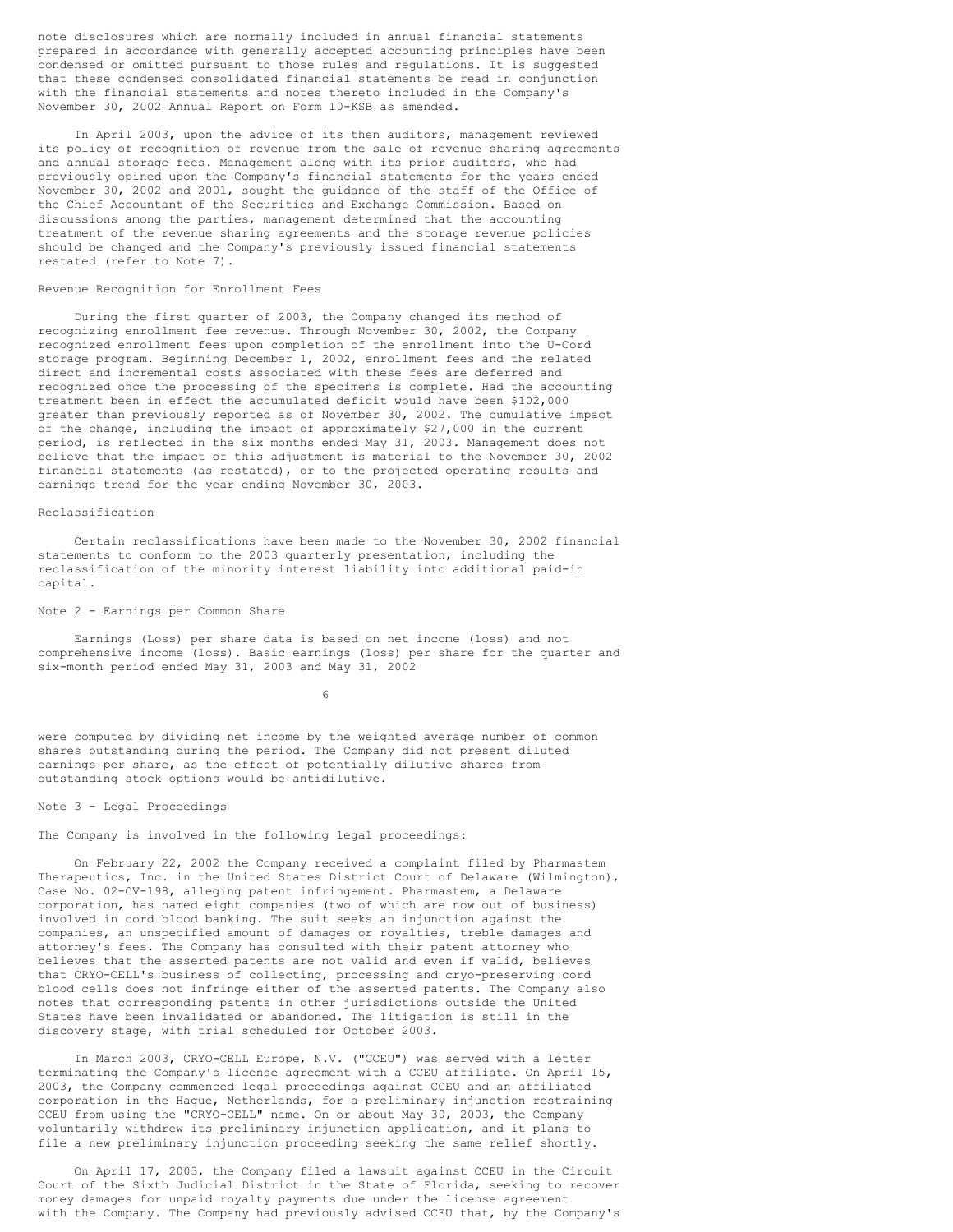calculation, CCEU owed the Company \$323,562 in unpaid royalties. The license agreement granted COLTEC, Ltd. and its affiliates an exclusive license to market the Company's U-Cord program in Europe, and allowed them to directly market the U-Cord program, sell revenue sharing agreements or further sub-license the marketing rights throughout Europe. COLTEC, Ltd. subsequently assigned the license agreement to an affiliated company.

Between May and July 2003, six putative class action complaints were filed against the Company, certain current and former officers and directors of the Company and two accounting firms who previously audited the Company's financial statements. All six complaints allege violations of federal securities laws, including improper recognition of revenue in the financial statements presented in certain public reports of the Company. The complaints generally seek among other things, certification of a class of persons who purchased the Company's common stock between March 16, 1999 and May 20, 2003 and unspecified damages. The Company has not yet responded to any of the complaints. The Company believes the complaints are without merit and intends to defend the litigation vigorously.

### Note 4 - Investments in Subsidiaries and Affiliates

### Saneron CCEL Therapeutics, Inc.

On October 10, 2001, the Company's subsidiary, CCEL Bio-Therapies, Inc. (CCBT), effected the July 10, 2001 merger agreement with Saneron Therapeutics, Inc. (STI) with CCBT remaining as survivor. As a result of the merger CCBT's name was changed to Saneron CCEL Therapeutics, Inc. (SCTI). The STI

7

stockholders received 56.58% of the merged entity and the Company retained a 43.42% interest in the merged entity. The Company's ownership interest of approximately 43% of SCTI is accounted for under the equity method of accounting along with approximately \$1,300,000 that represents goodwill and is reflected in the investment balance. For the six months ended May 31, 2003, the Company recorded equity in income of SCTI operations of approximately \$28,00 and recorded a charge to other comprehensive loss of approximately \$122,000 related to the temporary decline in the price of the Company's common stock currently held as an investment by SCTI as a result of the merger. For the six months ended May 31, 2002, the Company recorded equity in losses of SCTI in operations of approximately \$270,000. In February 2003, an independent valuation appraised the Company's approximate 43% minority stake in SCTI at \$3 million. The SCTI investment, including the portion that represents goodwill, is reflected on the balance sheet as of May 31, 2003 at approximately \$1,820,000.

### Stem Cell Preservation Technologies, Inc.

The Board of Directors of the Company declared a dividend payable in shares of common stock of the Company's subsidiary, Stem Cell Preservation Technologies, Inc. (SCPT) on July 25, 2001. The Company's stockholders of record on August 31, 2001 are to receive three (3) shares of SCPT common stock for every four (4) shares of the Company's common stock the Company's stockholders own as of the record date of August 31, 2001. An independent appraisal valued SCPT as of August 31, 2001 at \$62,500, or less than \$0.01 per share, as adjusted for a forward split of 1,350 to 1 in September 2001.

The Board of Directors of the Company on August 21, 2001 set aside 1,000,000 shares of the common shares of SCPT (as adjusted for the September 2001 forward split) owned by CRYO-CELL International, Inc. for the purpose of incentives for the recruiting of and rewarding of key SCPT executives. SCPT cancelled these shares and retired these shares. During fiscal 2001, three officers of SCPT had received stock grants of 25,000 common shares each under this plan for services rendered and 925,000 common shares are available for future issuance. The fair value of the shares granted was \$1,500, which was charged to operations.

The Company's Board of Directors on August 29, 2001 granted options to purchase an aggregate of 850,000 common shares of SCPT at \$0.02 per share to four officers of the Company. The grant price was in excess of the fair value of the shares at the date of grant. Three of the officers exercised their options for 805,000 common shares and at May 31, 2003 an option for 45,000 of these shares to the Company's former President was not exercised. The Board of Directors of the Company also authorized the issuance of 195,000 common shares of SCPT to Saneron CCEL Therapeutics, Inc.

In July 2001, SCPT entered into a financing agreement with Financial Holdings and Investments Corp. ("FHIC") whereby SCPT borrowed \$500,000 as evidenced by an 8% interest bearing note payable no later than thirteen months from the date of the note provided SCPT shall repay \$300,000 of the principal if and when SCPT realizes \$1,500,000 from the sale of its securities. SCPT agreed to issue FHIC 250,000 shares (as per May 22, 2002 amendment below, shares reduced to 150,000) of its common shares, as adjusted for the September 2001 forward split, as additional compensation. SCPT's counsel also received 45,000 common shares for its legal services. Both issuances of shares were valued at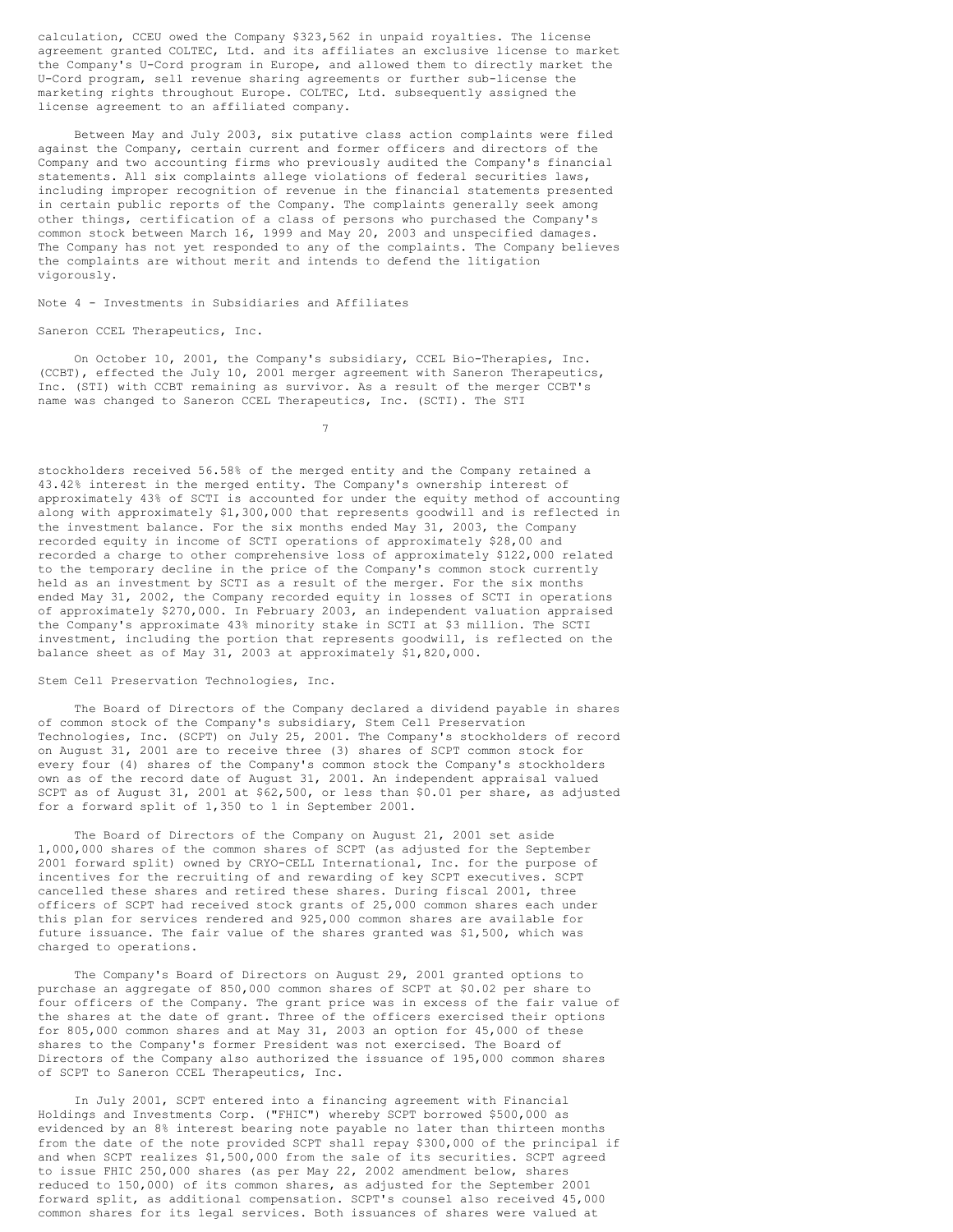their fair value of \$3,400 and reflected in the accompanying financial statements as deferred financing costs. SCPT used \$300,000 of the proceeds received as payment for its investment in CRYO-CELL Europe NV and CRYO-CELL Italia, S.r.l.

On November 1, 2001, SCPT offered for sale 1,250,000 shares of its common stock at \$2.00 per share in a private placement offering through a private placement agent, Newbridge Securities Corporation, a subsidiary of FHIC. The placement agent was to receive a commission of 10% of the gross proceeds from the offering and a non-accountable expense reimbursement of 3% of the gross sale proceeds. The placement

8

agent originally was to receive warrants to acquire 25,900 common shares exercisable at \$2.20 per share. As per the May 22, 2002 debt conversion agreement (see below), the warrant issuance was cancelled in exchange for the issuance of 22,500 common shares. The number of shares purchasable under these warrants is equal to 10% of the shares sold under the private offering. The offering period originally terminated on December 31, 2001 but was extended until February 28, 2002. By the closing of the offering on February 28, 2002, accredited investors subscribed for 259,000 common shares at \$2.00 per share for a total of \$518,000. Offering costs amounted to \$126,170. Of the 13,279,000 issued and outstanding common shares of SCPT at November 30, 2002, the Company owned 11,500,000 (86.6%) shares. Upon payment of the dividend the Company will own approximately 3,200,000 (24.9%) shares of SCPT.

On May 22, 2002, FHIC agreed to convert the \$500,000 note and accrued interest thereon into 250,000 shares of SCPT's common stock and was paid an incentive fee of \$20,000 to convert the note into the common shares. The conversion agreement also required FHIC to reduce the 250,000 shares of SCPT's common stock received as additional compensation under the original terms of the July 2001 financing agreement to 150,000 shares in full satisfaction.

In August 2002, the Company contributed \$600,000 cash and 645,161 shares of its common stock (valued at \$2,400,000 on the date of contribution) to SCPT to acquire a revenue sharing agreement for the States of Illinois and New York from SCPT. The transaction was accounted for on each entity's books at historical cost, with no cost basis for the stock. The additional contribution and the related revenue sharing agreement were eliminated in consolidation.

Through November 30, 2002 aggregate losses attributable to the minority interest exceeded the minority's interest in the equity capital of SCPT. As a result, minority interest on the balance sheet as of May 31, 2003 is reflected at \$0, and the Company has recognized 100% of the losses of SCPT in its statement of operations during the quarter and six months ended May 31, 2003 (approximately \$30,000, and 60,000, respectively).

The Company anticipates the spin-off of SCPT as a separate public company to occur as soon as possible, In connection with the spin-off, all shareholders of record of the Company on August 31, 2001 are expected to receive three shares of SCPT for every four shares of CRYO-CELL stock that they owned. The payment date of the shares to be distributed will follow the effective date of a registration statement covering the stock dividend. SCPT continues its efforts to complete the registration process and be declared effective by the Securities and Exchange Commission (SEC). It is SCPT's intent to re-file the pre-effective amendment for SCPT as soon as SCPT's financials are updated following CRYO-CELL's filing of the first and second quarters of 2003.

### Note 5 - Stem Cell Preservation Technologies, Inc. Revenue Sharing Agreement

In May 2003, the Company's majority owned subsidiary SCPT entered into a Revenue Sharing Agreement (RSA) with an independent limited liability company (`LLC'). SCPT is to receive \$2,000,000 payable in varying installments through March 2007 with interest at 4%. As of July 2003, \$250,000 has been received under the terms of this agreement. The LLC is entitled to receive, for an indefinite period, a fee for each adult stem cell specimen stored by SCPT for persons located in the State of California up to 75,000 specimens. The fee is \$17.50 per specimen per year.

## Note 6 - Stock Options

The Company accounts for stock options under Accounting Principles Board Opinion No. 25 ("APB No. 25"), under which no compensation expense has been recognized. In October 1995, the FASB issued

9

SFAS No. 123, Accounting for Stock-Based Compensation, which is effective for years beginning after December 15, 1995. SFAS No. 123 established financial accounting and reporting standards for stock-based employee compensation plans. The statement defines a fair value based method of accounting for an employee stock option or similar equity instrument and encourages all entities to adopt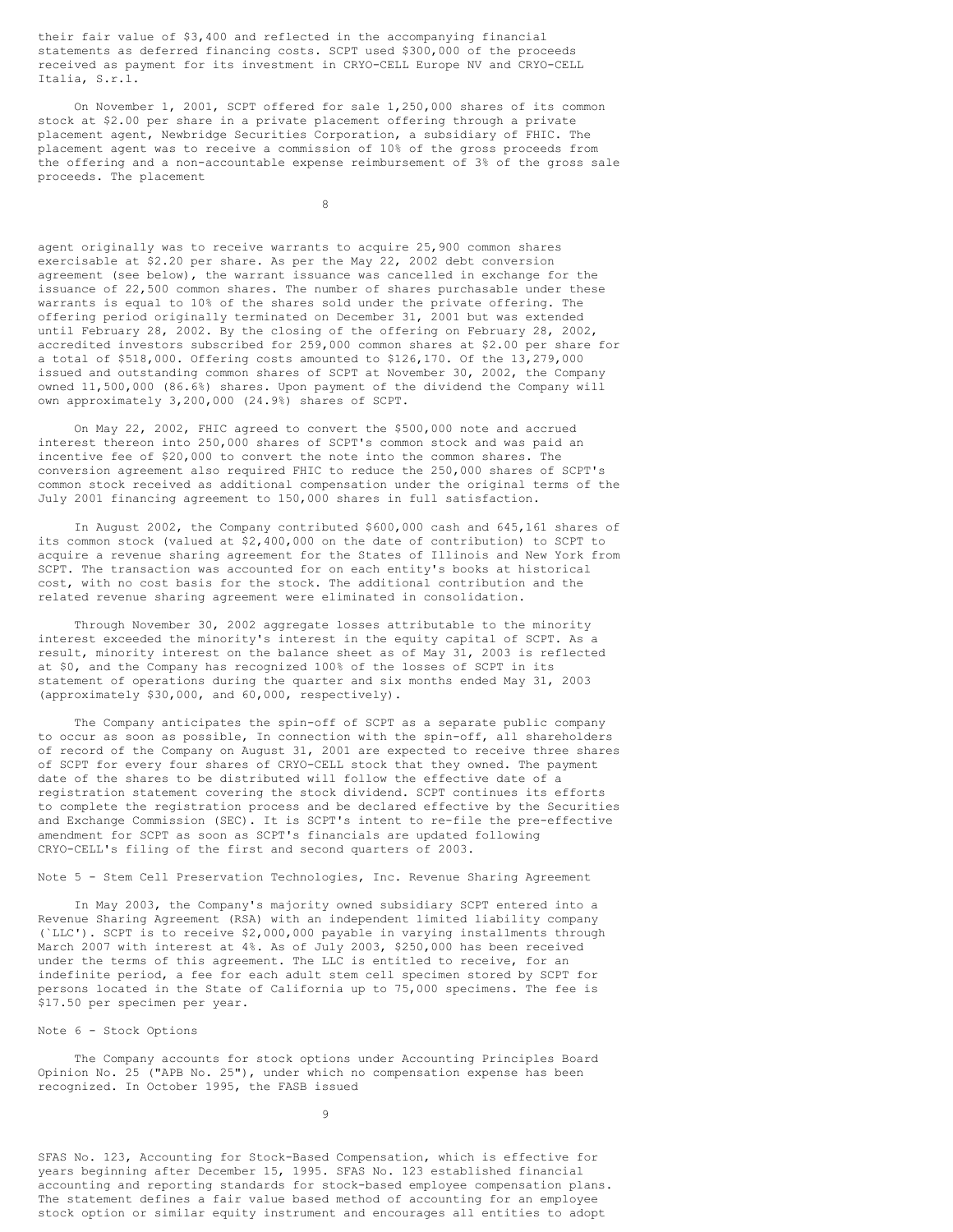that method of accounting for all of their stock compensation plans. However, it also allows an entity to continue to measure compensation costs for those plans using the intrinsic value based method of accounting prescribed by APB No. 25, but requires pro forma disclosure of net income and earnings per share for the effects on compensation expense had the accounting guidance for SFAS No. 123 been adopted.

On December 31, 2002, the FASB issued SFAS No. 148, Accounting for Stock-Based Compensation-Transition and Disclosure. SFAS No. 148 amends SFAS No. 123 to provide alternative methods of transition to SFAS No. 123's fair value method of accounting for stock-based employee compensation. SFAS No. 148 also amends the disclosure provisions of SFAS No. 123 to require disclosure effects of an entity's accounting policy with respect to stock-based employee compensation on reported earnings in interim financial statements. The disclosure provisions of SFAS No. 148 are applicable to all companies with stock-based employee compensation. SFAS No. 148 is effective for fiscal years ending after December 15, 2002 and for interim periods beginning after December 15, 2002. The Company does not plan to transition to the fair value based method of accounting for stock-based employee compensation and has adopted the disclosure requirements of SFAS 148 as of December 1, 2002.

Had SFAS No. 123 been implemented, the Corporation's net loss and loss per share would have been increased to the amounts indicated below for the quarter and six months ended May 31, 2003 and May 31, 2002:

# <TABLE>

<CAPTION>

|                                                                                                                             | Three Months Ended |                                                               |                           | Six Months Ended  |  |
|-----------------------------------------------------------------------------------------------------------------------------|--------------------|---------------------------------------------------------------|---------------------------|-------------------|--|
|                                                                                                                             |                    | May 31, 2003 May 31, 2002                                     | May 31, 2003 May 31, 2002 |                   |  |
| $<$ S $>$<br>Net Loss, as reported (\$1,274,090) (\$621,561) (\$2,232,742) (\$627,497)                                      | < <sub></sub>      | < <sub></sub>                                                 | $<\infty$                 | <<                |  |
| Deduct: Total stock-based<br>employee compensation<br>expense determined under fair<br>value based method for all<br>awards |                    | $(71, 246)$ $(155, 473)$ $(244, 441)$ $(310, 945)$            |                           |                   |  |
| ---------------------------------<br>Pro forma net loss                                                                     |                    | $(51, 345, 336)$ $(5777, 034)$ $(52, 477, 183)$ $(5938, 442)$ |                           |                   |  |
| Loss per share:                                                                                                             |                    |                                                               |                           |                   |  |
| Basic and diluted-as reported $(5.11)$ (\$.05)                                                                              |                    |                                                               |                           | $(5, 20)$ (\$.06) |  |
| Basic and diluted-pro forma (\$.12)                                                                                         |                    | (5.07)                                                        |                           | $(5.22)$ (\$.08)  |  |

### $<$ /TABLE>

# Note 7 - Restatement

For the quarter and six months ended May 31, 2002, the restatement as described in Note 1 relating to the revenue sharing agreements did not have a material impact on the Company's results of operating and financial condition. A summary of significant effects of the restatement of the annual storage fees for the quarter and six months ended May 31, 2002 are as follows:

### 10

 $<$ TABLE> <CAPTION>

|                                                    | Three Months Ended<br>May 31, 2002 |                          | Six Months Ended<br>May 31, 2002 |                          |  |
|----------------------------------------------------|------------------------------------|--------------------------|----------------------------------|--------------------------|--|
|                                                    |                                    |                          |                                  |                          |  |
|                                                    | (As Restated)                      | (As Previously Reported) | (As Restated)                    | (As Previously Reported) |  |
| -<br>$<$ S $>$                                     | <<                                 | <<                       | <<                               | <<                       |  |
| Revenue                                            | \$1,646,629                        | \$1,792,345              | \$3,054,970                      | \$3,277,131              |  |
| Net loss                                           | ( \$621, 560)                      | ( \$273, 057)            | ( \$627, 497)                    | ( \$226, 414)            |  |
| Loss per share                                     | (5.05)                             | (5.02)                   | (5.06)                           | (5.02)                   |  |
| Shares used in<br>computation<br>$\langle$ /TABLE> | 11,339,379                         | 11,339,379               | 11,335,165                       | 11,335,165               |  |

Note 8 - Nasdaq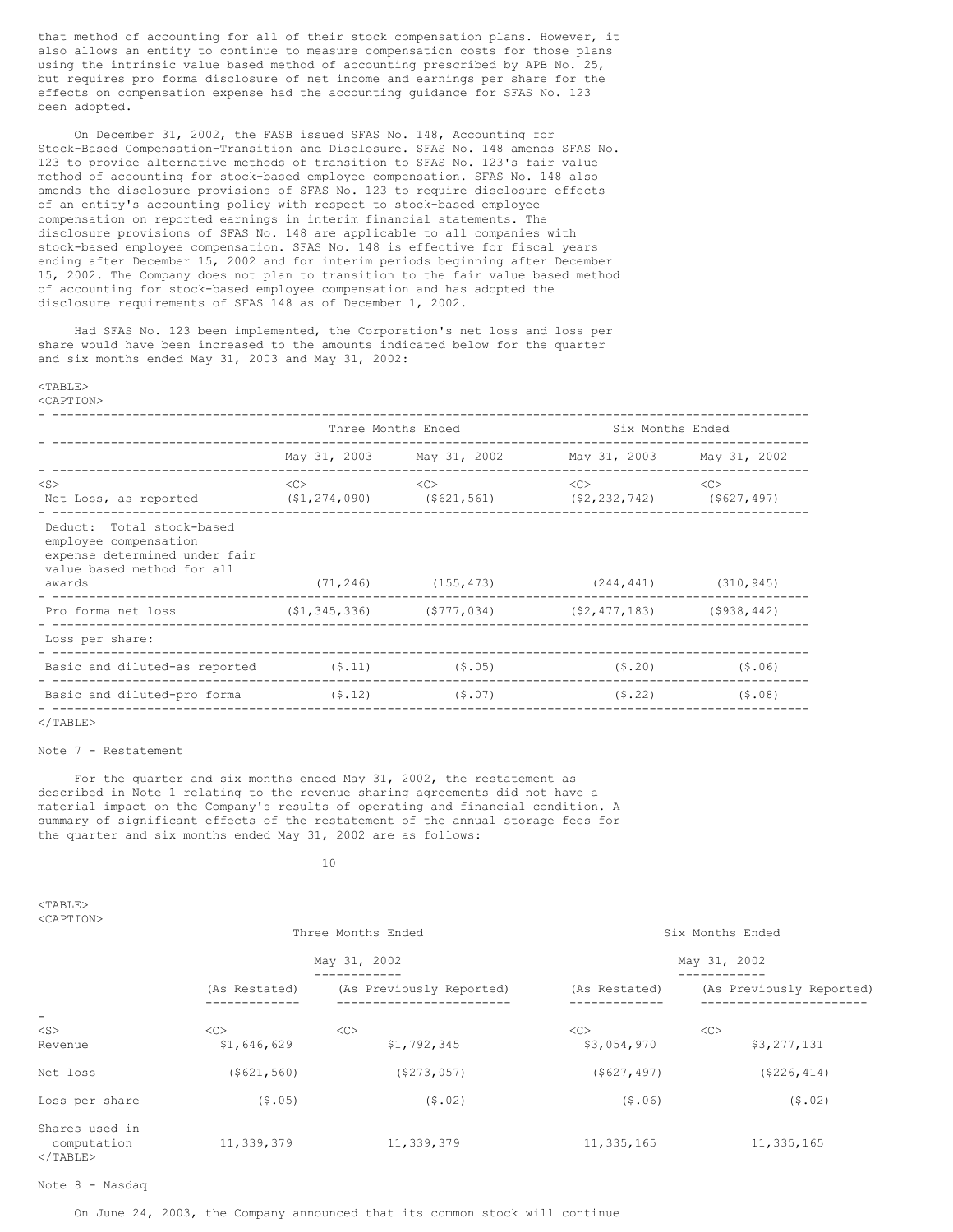to be listed on The Nasdaq SmallCap Market as a result of an exception granted by the Nasdaq Listing Qualifications Panel related to the requirement that the Company file its periodic reports with the Securities and Exchange Commission on a timely basis. The Company had failed to meet this requirement as of April 14, 2003; however, the Company was granted a temporary exception from this standard subject to the Company meeting certain conditions for accomplishing the filing of its periodic reports with the Securities and Exchange Commission. The Company filed an amended Form 10-KSB on June 27, 2003, as required under the terms of the Nasdaq exception. On or before July 15, 2003, the Company must also file its Form 10-QSB for the three months ended May 31, 2003, evidencing compliance with all requirements for continued listing on The Nasdaq SmallCap Market. Further, on or before October 15, 2003, the Company must file the Form 10-QSB for the quarter ending August 31, 2003, evidencing compliance with all requirements for continued listing on The Nasdaq SmallCap Market. In the event the Company is deemed to have met the terms of the exception, it shall continue to be listed on The Nasdaq SmallCap Market. The Company is filing this Form 10-QSB for the second quarter of fiscal 2003 on a timely basis. However, the Company's reported stockholders' equity as of May 31, 2003 is \$1,449,747, which is lower than the \$2,500,000 minimum stockholders' equity requirement for inclusion on The Nasdaq SmallCap Market. This shortfall results from the restatement of the Company's financial statements reflected in the amended Form 10-KSB and from continued losses through May 31, 2003. The Company has requested that the Nasdaq Listing Qualifications Panel grant an extension for compliance with the minimum stockholders' equity requirement, based on the Company's confidence that it can return to compliance with this requirement. However, there can be no assurance that the Panel will grant an extension, or that the Company will be able to comply with the other terms of the exception and maintain its listing. If at some future date the Company's securities should cease to be listed on The Nasdaq SmallCap Market, they may continue to be listed on the OTC Bulletin Board, or the Company may file for a listing on an alternative exchange. For the duration of the exception, the Company's Nasdaq symbol will be "CCCEC".

# Note 9 - Marketable Securities

During the second quarter 2003, the Company sold approximately \$3,100,000 in marketable securities that were accounted for under SFAS 115, Accounting for Certain Debt and Equity Instruments (SFAS 115). In accordance with SFAS 115, the Company recorded a realized loss of approximately \$25,000. The proceeds from the sale were reinvested in certain marketable securities and cash equivalents, which are reflected on the May 31, 2003 balance sheet at approximately \$3,000,000 and \$95,000, respectively. Included within marketable securities, are certificates of deposit that are not accounted for under SFAS 115 and a bond investment of approximately \$2,000,000 that has been classified as held to maturity in accordance with SFAS 115.

11

Item 2. Management's Discussion and Analysis of Financial Conditions and Results of Operations.

# Critical Accounting Policies

The preparation of financial statements and related disclosures in conformity with accounting principles generally accepted in the United States requires estimates and assumptions that affect the reported amounts of assets and liabilities, revenues and expenses and related disclosures of contingent assets and liabilities in the consolidated financial statements and accompanying notes. The SEC has defined a company's critical accounting policies as the ones that are most important to the portrayal of the company's financial condition and results of operations, and which require the company to make its most difficult and subjective judgments, often as a result of the need to make estimates of matters that are inherently uncertain. The Company believes that its estimates and assumptions are reasonable under the circumstances; however, actual results may vary from these estimates and assumptions. We have identified the following critical accounting policies that affect the more significant judgments and estimates used in the preparation of the consolidated financial statements.

### Investments

The Company has made several significant investments in entities that operate in related businesses. The Company has made these investments in order to expand into international markets and be involved in the area of stem cell research. The Company accounts for these investments under either the cost or equity method, as applicable and periodically, and at least annually, reviews its investments for possible impairment and, if necessary, adjusts the carrying value of such investments.

### Revenue Sharing Agreements

The Company has entered into Revenue Sharing Agreements ("RSAs") with various parties whereby these parties contracted with the Company for a percentage of future storage revenues the Company generates from clients in specific geographical areas. The parties typically pay the Company a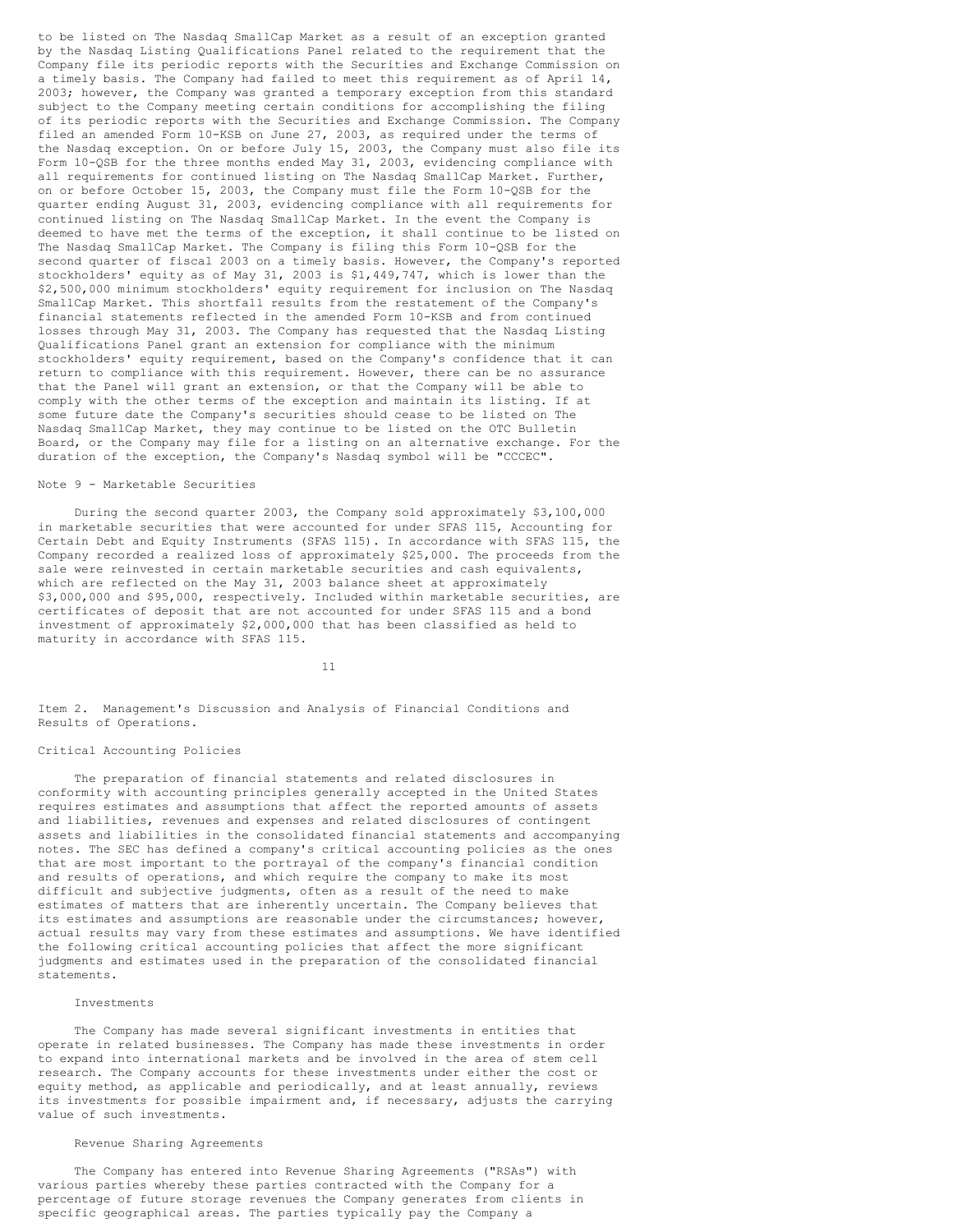non-refundable up-front fee for the rights to these future payments. The Company had recognized these non-refundable fees as revenue. The Company, after discussions with its prior auditors and the staff of the Office of the Chief Accountant at the SEC, presently records this up-front fee as a long-term liability. These agreements can take considerable time to negotiate and finalize. Given the criteria under which these RSAs are established, cash receipts from these contracts can fluctuate from period to period. The Company periodically, and at least annually, reviews its RSA receivables for collectibility. All payments made to the other parties to the RSAs are recognized as interest expense. At such time as the total payments can be determined, the Company will commence amortizing these liabilities under the effective interest method.

# License and Royalty Agreements

The Company enters into licensing agreements with certain investors in various international markets in an attempt to capitalize on the Company's technology. The investors typically pay a licensing fee for the exclusive rights to use the Company's marketing programs, technology and know-how in a selected area. The investor may be given a right to sell sub-license agreements as well. In addition to the license fee, the Company earns royalties on subsequent processing and storage revenues by the investor in the selected area and a fee on any sub-license agreements that are sold by the investor where applicable. As part of the accounting for license and royalty revenue, the Company uses estimates and judgments in determining the timing and amount of revenue to recognize. The Company periodically, and at least

12

annually, reviews license and royalty receivables for collectibility and, if necessary, will record an expense for an allowance for an uncollectible account.

### Marketable Securities

The Company has certain investments in certificates of deposit and bond investments, which area categorized as marketable securities. The Company believes these are conservative investments with a low risk for any loss of principal. The Company regularly assesses its marketable security investments for impairment and adjusts its investment strategy as it deems appropriate.

#### Litigation

The Company is periodically involved in litigation and regulatory proceedings incidental to the conduct of our business and expect that we will be involved in such litigation and regulatory proceedings from time to time. The Company regularly reviews any such litigation and regulatory proceedings for possible adverse outcomes, and provides estimates for the possible liability to the Company from such adverse outcomes, as it considers appropriate.

### Results of Operations - Six month period ending May 31, 2003

Revenues. Revenues for the six months ended May 31, 2003 were \$3,063,170 as compared to \$3,054,970 for the same period in 2002 representing a .3% increase. The increase was driven primarily by an increase in recurring annual storage fee revenue. The number of new specimens processed during the six months ended May 31, 2003 decreased 14% compared to the same period in 2002. It is management's opinion that certain incorrect rumors relative to the Company and its operations affected revenues for the six months ended May 31, 2003. The Company has and will continue to proactively correct the mistated items within the marketplace. On May 5, 2003 the Company implemented a price increase of \$140 effecting its enrollment, processing and testing fees. The impact of this increase was diminimus for the current reporting period, but is anticipated to have a positive impact on revenue and gross profit during the fiscal third and fourth quarters.

During the first quarter of 2003, the Company changed its method of recognizing enrollment fee revenue. Through November 30, 2002, the Company recognized enrollment fees upon completion of the enrollment into the U-Cord storage program. Beginning December 1, 2002, enrollment fees and the related direct and incremental costs associated with these fees are deferred and recognized once the processing of the specimens is completed. Had the accounting treatment been in effect the accumulated deficit would have been \$102,000 greater than previously reported as of November 30, 2002. The cumulative impact of the change, including the impact of approximately \$27,000 during the current period, is reflected in the six months ended May 31, 2003. Management does not believe that the impact of this adjustment is material to the November 30, 2002 financial statements (as restated), or to the projected operating results and earnings trend for the year ending November 30, 2003.

Cost of Sales. Cost of sales for the six months ended May 31, 2003 were \$1,300,220 as compared to \$1,071,910 for the same period in 2002 representing a 21% increase. Cost of sales were 42% of revenues for the six months ended May 31, 2003 compared with 35% for the six months ended May 31, 2002. The increase in cost of sales is attributable to an increase in wages and supplies associated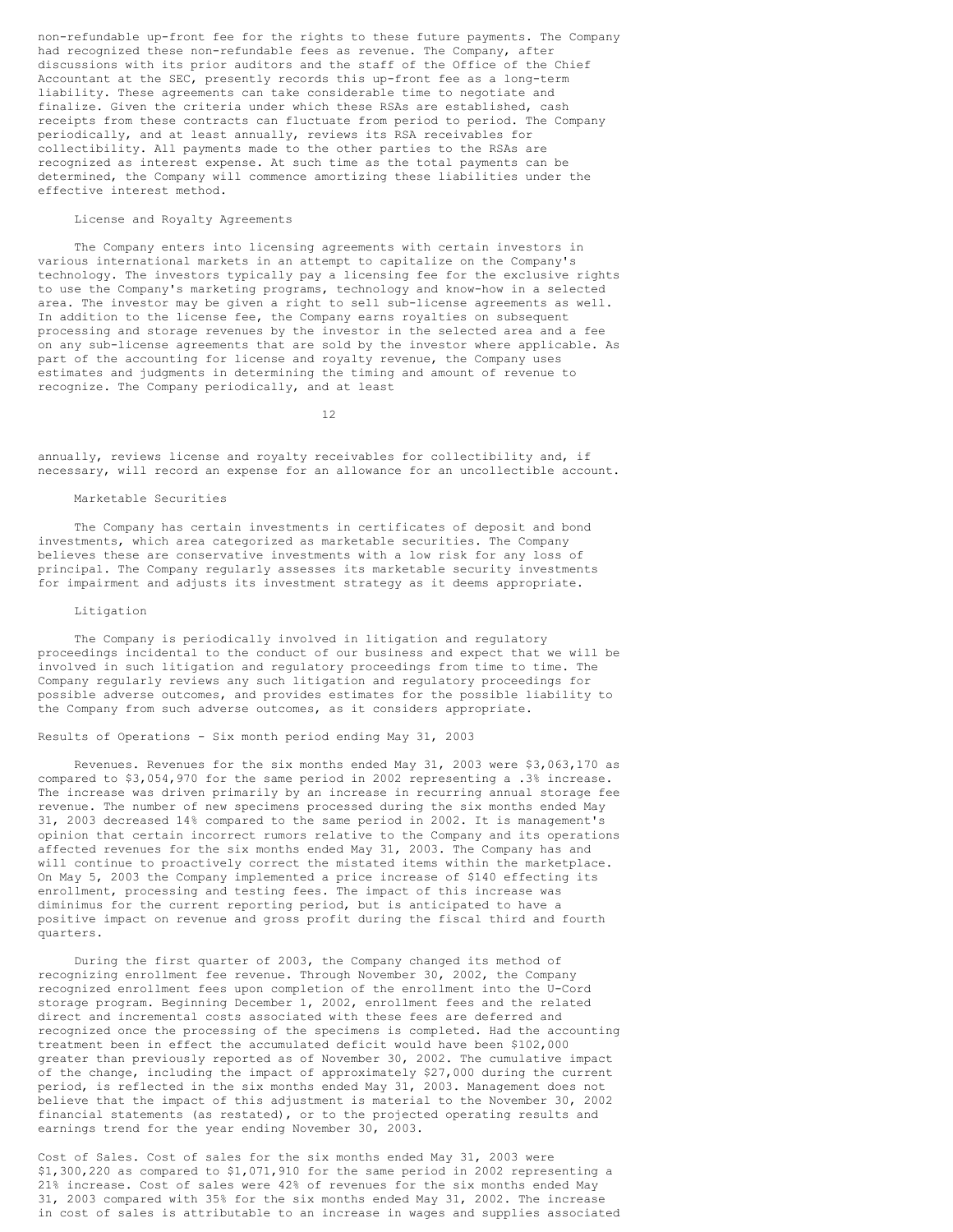with new enhancements to the existing production procedures and quality systems in the processing of cord blood specimens at the Company's laboratory in Clearwater, Florida and the costs associated with storage of specimens at the Safti-Cell facility in Arizona which commenced in October 2002.

Marketing, General and Administrative Expenses. Marketing, general and administrative expenses during the six months ended May 31, 2003 were \$3,475,486 as compared to \$2,474,619 in 2002 representing a 40% increase. Marketing, general and administrative expenses were 113% of revenues for the six months ended May 31, 2003 compared to 81% for the six months ended May 31, 2002. The increase is primarily the result of an increase in legal fees of \$616,000 and increased expenses of SCPT of approximately \$277,000 relating to start-up operational expenses offset by a reduction in salaries and wages of \$188,000 mainly due to the one-time retirement bonus paid to the former Chairman during the six months ended May 31, 2002. The net effect of these items accounted for \$705,000 or 70% of the increase. The increase in legal fees is attributable to several reasons, principally several legal actions. The Company cannot provide assurance that legal fees will be reduced in the foreseeable future. SCPT's marketing, general and administrative expenses during the six months ended May 31, 2003 were \$394,940 compared with \$118,363 for the six months ended May 31, 2002. The increase in expenses is primarily related to salaries, professional fees and consulting fees associated with the continuing development of the company.

13

Research, Development and Related Engineering Expenses. Research, development and related engineering expenses for the six months ended May 31, 2003 were \$65,390 as compared to \$45,739 for the six months ended May 31, 2002. As a percentage of revenues, research, development and related engineering expenses were 2.0% and 1.5% for the six months ended May 31, 2003 and 2002, respectively.

Interest Expense. Interest expense for the six months ended May 31, 2003 was \$227,693 as compared to \$138,387 for the same period in 2002. Interest expense is mainly comprised of payments made to the other parties to the Company's revenue sharing agreements (RSAs) based on the Company's storage revenues. The other parties have contracted with the Company for a percentage of future storage revenues the Company generates from clients in specific geographic areas.

Other Income. Other income is comprised of revenue recognized on the sale of license agreements, royalty income earned on the subsequent processing and storage of specimens in geographical areas where the Company has license agreements, and from the sale of sub-license agreements by licensees. Other income for the six months ended May 31, 2003 and 2002 was \$77,812 and \$666,221, respectively. All income had been recognized on the sale of license agreements as of the end of fiscal 2002. The remaining income to be recognized on current license agreement will be the royalty income earned and from the sale of sub-license agreements.

Equity in Earnings of Affiliates. Equity in earnings of affiliates was \$27,788 in the six months ended May 31, 2003, compared to a loss of \$269,989 in the 2002 period. After the distribution of the shares of SCPT, the Company will continue to hold more than 20% of the outstanding common stock of SCPT. Under the equity method of accounting, if appropriate, a portion of the anticipated operating losses of SCPT will be reflected on the Company's statements of operations as equity in earnings of affiliates.

Results of Operations - Three month period ending May 31, 2003

Revenues. Revenues for the three months ended May 31, 2003 were \$1,632,436 as compared to \$1,646,629 for the same period in 2002, representing a 0.9% decrease. The slight decrease was driven primarily by relatively flat sales. The number of new specimens processed during the second quarter ended May 31, 2003 decreased 21% compared to the same period in 2002. It is management's opinion that certain incorrect rumors relative to the Company and its operations affected revenues for the six months ended May 31, 2003. The Company has and will continue to proactively correct the misstated items within the marketplace. On May 5, 2003 the Company implemented a price increase of \$140 affecting its enrollment, processing and testing fees. The impact of this increase was de minimus for the current reporting period, but is anticipated to have a positive impact on revenue and gross profit during the fiscal third and fourth quarters.

Cost of Sales. Cost of sales for the three months ended May 31, 2003 was \$674,242 as compared to \$554,067 for the same period in 2002, representing a 22% increase. Cost of sales were 41% of revenues for the three months ended May 31, 2003 compared with 34% for the three months ended May 31, 2002. The increase in cost of sales is attributable to an increase in wages and supplies associated with new enhancements to the existing production procedures and quality systems in the processing of cord blood specimens at the Company's laboratory in Clearwater, Florida and the costs associated with storage of specimens at the Safti-Cell facility in Arizona which commenced in October 2002.

Marketing, General and Administrative Expenses. Marketing, general and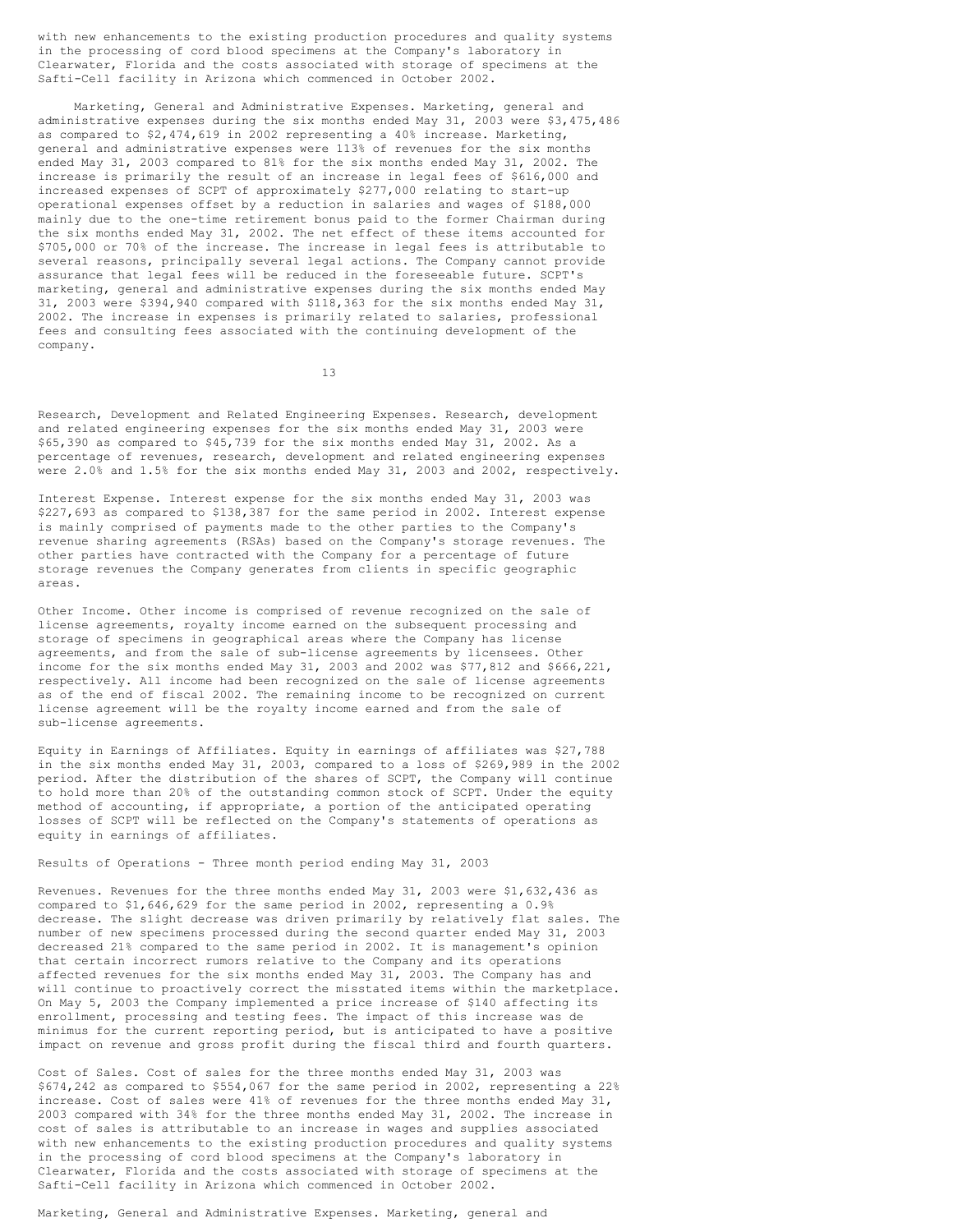administrative expenses during the three months ended May 31, 2003 were \$1,867,123 as compared to \$1,595,492 in 2002 representing a 16% increase. Marketing, general and administrative expenses were 114% of revenues for the three months ended May 31, 2003 compared to 97% for the three months ended May 31, 2002. The increase is primarily the result of an increase in legal fees of \$349,000 and increased expenses of SCPT of approximately \$89,000

14

relating to start-up operational expenses, offset by a reduction in salaries and wages of \$222,000 mainly due to the one-time retirement bonus paid to the former Chairman during the three months ended May 31, 2002. The net effect of these items accounted for approximately \$216,000, or 83%, of the total increase. The increase in legal fees is attributable to several reasons, principally several legal actions. The Company cannot provide assurance that legal fees will be reduced in the foreseeable future. SCPT's marketing, general and administrative expenses during the three months ended May 31, 2003 were \$188,686 compared with \$99,490 for the three months ended May 31, 2002. The increase in expenses is primarily related to salaries, professional fees and consulting fees associated with the continuing development of the company

Research, Development and Related Engineering Expenses. Research, development and related engineering expenses for the three months ended May 31, 2003 were \$33,672 as compared to \$20,651 for the three months ended May 31, 2002. As a percentage of revenues, research, development and related engineering expenses were 2.1% and 1.3% for the three months ended May 31, 2003 and 2002, respectively.

Interest Expense. Interest expense for the three months ended May 31, 2003 was \$151,590 as compared to \$80,740 for the same period in 2002. Interest expense is mainly comprised of payments made to the other parties to the Company's revenue sharing agreements (RSAs) based on the Company's storage revenues. The other parties have contracted with the Company for a percentage of future storage revenues the Company generates from clients in specific geographic areas.

Other Income. Other income is comprised of revenue recognized on the sale of license agreements, royalty income earned on the subsequent processing and storage of specimens in geographical areas where the Company has license agreements, and from the sale of sub-license agreements by licensees. Other income for the three months ended May 31, 2003 and 2002 was \$45,006 and \$266,221, respectively. All income had been recognized on the sale of license agreements as of the end of fiscal 2002. The remaining income to be recognized on current license agreement will be the royalty income earned and from the sale of sub-license agreements.

Equity in Earnings of Affiliates. Equity in earnings of affiliates was \$4,032 in the three months ended May 31, 2003, compared to a loss of \$45,170 in the 2002 period. After the distribution of the shares of SCPT, the Company will continue to hold more than 20% of the outstanding common stock of SCPT. Under the equity method of accounting, a portion of the anticipated operating losses of SCPT will be reflected on the Company's statements of operations as equity in earnings of affiliates.

# Liquidity and Capital Resources

At May 31, 2003, the Company had cash and cash equivalents of \$692,266 as compared to \$1,935,532 at November 30, 2002 a decreas of \$1,243,266. This compares with a \$303,778 increase in cash and cash equivalents in the six months ended May 31, 2002. The decrease in cash and cash equivalents during the six months ended May 31, 2003 was primarily attributable to the increased marketing, general and administrative expenses that were incurred during the quarter.

During the second quarter 2003, the Company sold approximately \$3,100,000 in marketable securities that were accounted for under SFAS 115, Accounting for Certain Debt and Equity Instruments (SFAS 115). In accordance with SFAS 115, the Company recorded a realized loss of approximately \$25,000. The proceeds from the sale were reinvested in certain marketable securities and cash equivalents, which are reflected on the May 31, 2003 balance sheet at approximately \$3,000,000 and \$95,000, respectively. Included within marketable securities are certificates of deposit that are not accounted for under SFAS 115 and a a bond investment of approximately \$2,000,000 that has been classified as held to maturity in accordance with SFAS 115.

15

Through May 31, 2003, the Company's sources of cash have been from sales of its U-CordTM program to customers, the sales of revenue sharing agreements and the sale of license agreements. The Company does not have a line of credit or other type of financing agreement.

The Company anticipates that its cash on-hand, cash equivalents, marketable securities and cash flows from operations will be sufficient to fund its operations for the foreseeable future. Cash flows from operations will depend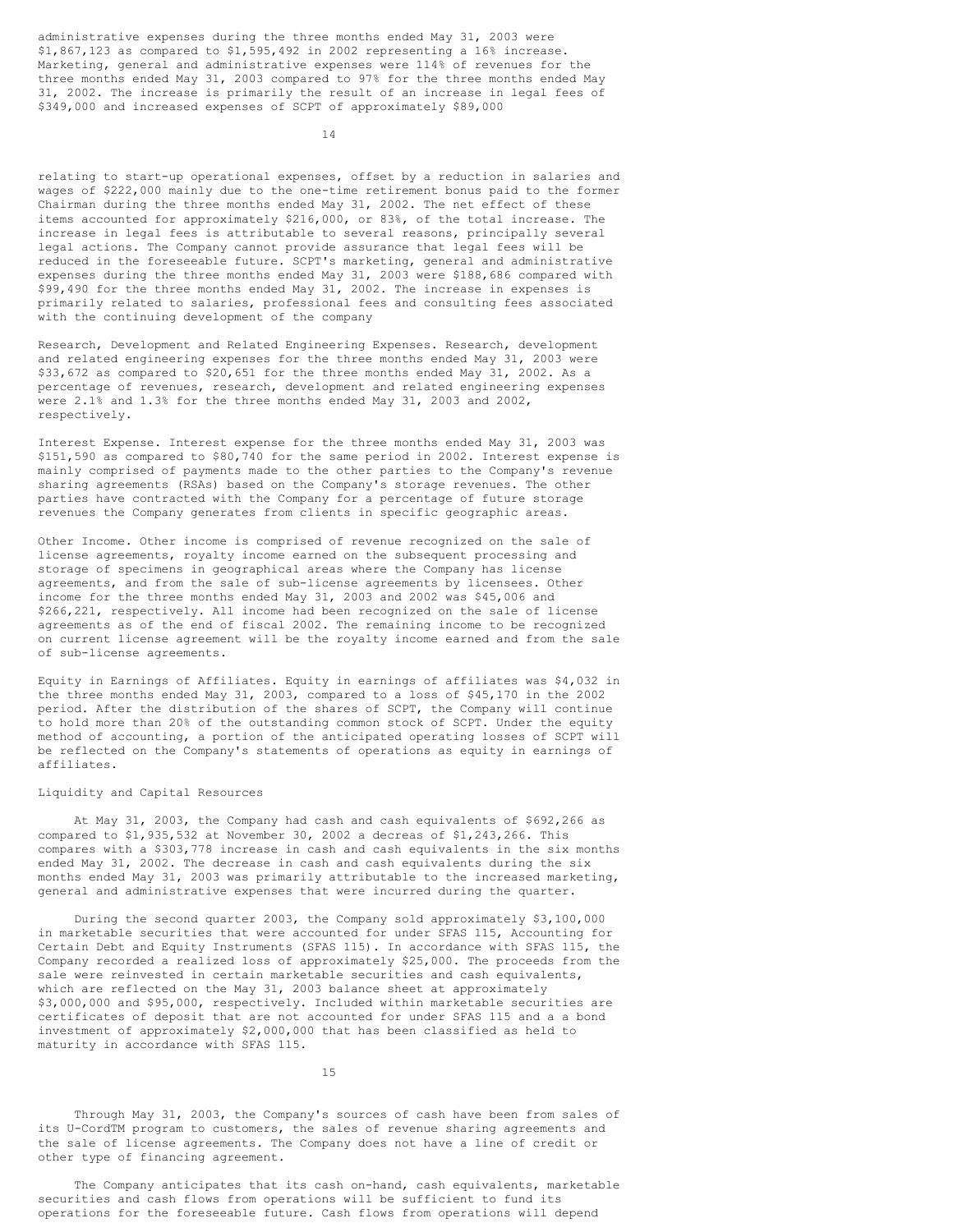primarily upon increasing revenues from sales of its umbilical cord blood cellular storage services.

Since inception SCPT's costs and expenses have been funded by capital contributions, advances for the purchase of revenue sharing agreements sold by SCPT, the sale of a promissory note for \$500,000, which was converted into SCPT's capital stock, and the sale of common stock. To date, cash has been expended primarily for development stage expenses. The Company anticipates the spin-off of SCPT as a separate public company to occur as soon as possible. In connection with the spin-off, all shareholders of record of the Company on August 31, 2001 are expected to receive three shares of SCPT for every four shares of CRYO-CELL stock that they owned. The payment date of the shares to be distributed will follow the effective date of SCPT's registration statement covering the shares to be distributed. SCPT continues its efforts to complete the registration process and be declared effective by the Securities and Exchange Commission (SEC). It is SCPT's intent to re-file the pre-effective amendment for SCPT as soon as SCPT's financials are updated following CRYO-CELL's filing of the first and second quarters of 2003.

16

#### Item 3. Controls and Procedures

Based on their most recent review, which was completed within 90 days of the filing of this report, the Company's principal executive officer and principal financial officer have concluded that the Company's disclosure controls and procedures are effective to ensure that information required to be disclosed by the Company in the reports that it files or submits under the Securities Exchange Act of 1934, as amended, is accumulated and communicated to the Company's management, including its principal executive officer and principal financial officer, as appropriate to allow timely decisions regarding required disclosure and are effective to ensure that such information is recorded, processed, summarized and reported within the time periods specified in the SEC's rules and forms. There were no significant changes in the Company's internal controls or in other factors that could significantly affect those controls subsequent to the date of their evaluation.

17

#### Forward Looking Statements

This Form 10 QSB, press releases and certain information provided periodically in writing or orally by the Company's officers or its agents may contain statements which constitute "forward looking statements" within the meaning of Section 27A of the Securities Act of 1933, as amended and Section 21E of the Securities Exchange Act of 1934. The terms "CRYO-CELL International, Inc.," "CRYO-CELL" "Company," "we," "our" and "us" refer to CRYO-CELL International, Inc. The words "expect," "believe," "goal," "plan," "intend," "estimate" and similar expressions and variations thereof, if used, are intended to specifically identify forward looking statements. Those statements appear in a number of places in this Form 10 QSB and in other places, particularly, "Management's Discussion and Analysis of Financial Condition and Results of Operations," and include statements regarding the intent, belief or current expectations of the Company, its directors or its officers with respect to, among other things:

- (i) our legal proceedings;
- (ii) our anticipated future cash flows;
- (iii) our liquidity and capital resources;
- (iv) our licensing and revenue sharing arrangements and future operating plans;
- (v) our future performance and operating results;
- (vi) our international affiliations, investments and interests;
- (vii) our previously announced dividend of shares of Stem Cell Preservation Technologies, Inc.

Investors and prospective investors are cautioned that any such forward looking statements are not guarantees of future performance and involve risks and uncertainties, and that actual results may differ materially from those projected in the forward looking statements as a result of various factors. The factors that might cause such differences include, among others, the following:

- (i) any material inability to successfully optimize the opportunities available to us from our licensing agreements or to enforce our licensing agreements;
- (ii) any material reductions in our liquidity and working capital;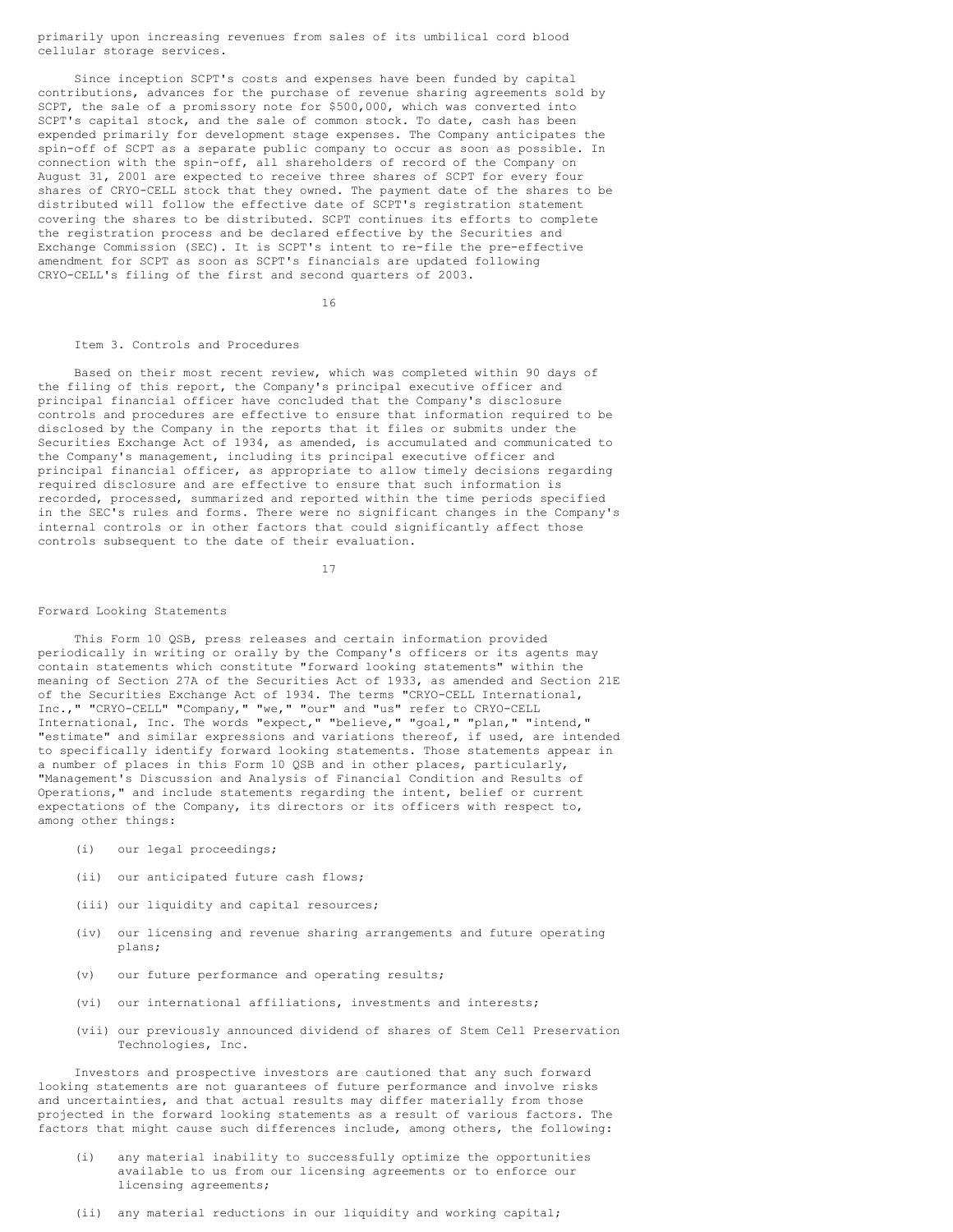- (iii) any adverse effect or limitations caused by any governmental regulations, proceedings or actions, foreign and domestic;
- (iv) any continued or increased losses, or any inability to obtain acceptable financing, where desirable in the future, in connection with our operating or growth plans;
- (v) any increased competition in our business;
- (vi) any decrease or slow down in the number of people seeking to store umbilical cord blood stem cells or decrease in the number of people paying annual storage fees;
- (vii) the effect of any future reduced cash position and future inability to access borrowings;

18

- (viii) any adverse impacts on our revenue or operating margins due to the costs associated with increased growth in our business;
- (ix) any adverse developments impacting our continued relationship with and success of our licensees, foreign affiliates or investments in, or relationships with, foreign companies;
- (x) any inability to achieve increases in revenue or earnings from umbilical cord blood stem cell storage;
- (xi) any future inability to substantially achieve the objectives expected from the successful implementation of our strategy;
- (xii) the combined decline of public market interest in the Company's business sector and the Company's stock;
- (xiii) any added requirements imposed on us by new laws, SEC regulations or NASDAQ listing requirements and costs thereof;
- (xiv) any future loss of the Company's listing under NASDAQ;
- (xv) any technological breakthrough or medical breakthrough that would render the Company's business of stem cell preservation obsolete;
- (xvi) general economic and market conditions and combined general downturn in the economy;
- (xvii) any material failure or malfunction in our storage facilities;
- (xviii) continued losses, future negative cash flows and inability to obtain anticipated future positive cash flows;
- (xix) any natural disaster such as a tornado, other disaster (fire) or act of terrorism that adversely affects stored specimens;
- (xx) the potential impact of negative market influences on the Company's portfolio of cash, cash equivalents and marketable securities;
- (xxi) any inability to successfully prosecute, or defend against, claims and litigation matters or enforce agreements with domestic or foreign entities;
- (xxii) the costs associated with defending or prosecuting litigation matters and any material adverse result from such matters; and
- (xxiii) any material inability to successfully consummate, the previously announced dividend of the shares of Stem Cell Preservation Technologies, Inc.;
- (xxiv) the costs associated with the consummation of the dividend of the Stem Cell Preservation Technologies, Inc. common stock;
- (xxv) the inability of the Stem Cell Preservation Technologies, Inc. to generate the storage of any specimens in the geographic regions covered by the revenue sharing agreements;

19

- (xxvi) decreases in asset valuations;
- (xxvii) any negative effect from a recent adverse newspaper article regarding the Company's business operations;

(xxviii) inability to obtain an effective registration statement regarding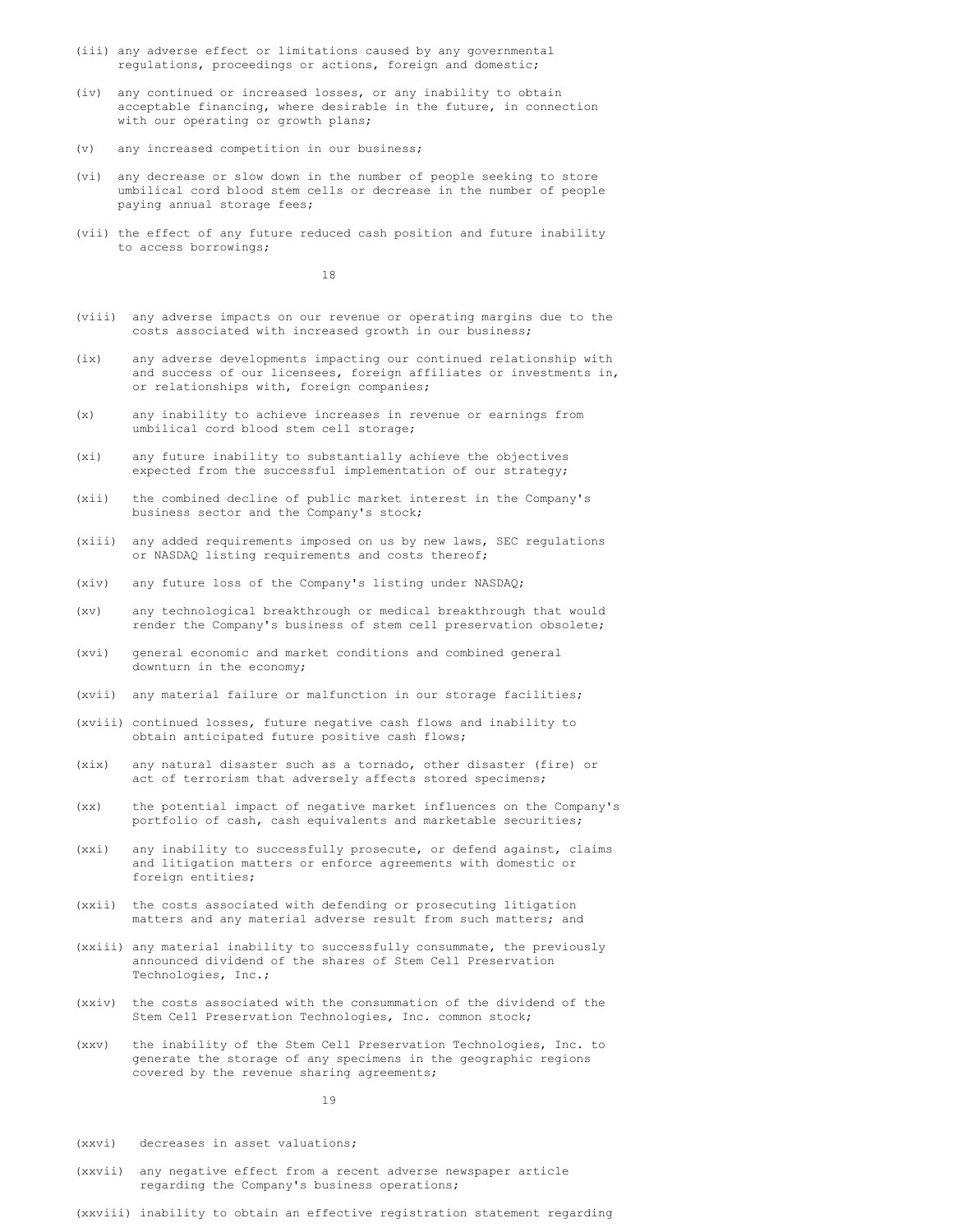shares in SCPT;

- (xxix) any new technology rendering the Company's patented equipment or business obsolete;
- (xxx) any performance failures related to the Company's equipment or operations;
- (xxxi) any negative consequences resulting from deriving, shipping and storing specimens at a second location;
- (xxxii) any negative consequences related to changes in the Board of Directors or less involvement in the future by the Company's founder Dan Richard.

We undertake no obligation to publicly update or revise the forward-looking statements made in this Form 10 QSB to reflect events or circumstances after the date of this Form 10 QSB or to reflect the occurrence of unanticipated events.

Readers are cautioned not to place undue reliance on these forward-looking statements, which reflect management's analysis only as of the date hereof. CRYO-CELL International, Inc. (the "Company") undertakes no obligation to publicly revise these forward-looking statements to reflect events or circumstances that arise after the date hereof. Readers should carefully review the risk factors described in other documents the Company files from time to time with the Securities and Exchange Commission, including the Annual Report on Form 10-KSB filed by the Company and any Current Reports on Form 8-K filed by the Company.

 $20$ 

# PART II - OTHER INFORMATION

### ITEM 1. LEGAL PROCEEDINGS

Incorporated by reference to Part I. Financial Statements-Notes to Condensed Consolidated Financial Statements - Note 3.

ITEM 2. CHANGES IN SECURITIES

None.

ITEM 3. DEFAULTS UPON SENIOR SECURITIES

None.

ITEM 4. SUBMISSION OF MATTERS TO A VOTE OF SECURITY HOLDERS

None.

### ITEM 5. OTHER INFORMATION

On June 24, 2003, the Company announced that its common stock will continue to be listed on The Nasdaq SmallCap Market via an exception from the requirement that it file its periodic reports with the Securities and Exchange Commission on a timely basis. While the Company failed to meet this requirement as of April 14, 2003, the Company was granted a temporary exception from this standard subject to the Company meeting certain conditions for accomplishing the filing of its periodic reports with the Securities and Exchange Commission. The Company filed an amended Form 10-KSB on June 27, 2003, as required under the terms of the Nasdaq exception. On or before July 15, 2003, the Company must also file its Form 10-QSB for the three months ended May 31, 2003, evidencing compliance with all requirements for continued listing on The Nasdaq SmallCap Market. Further, on or before October 15, 2003, the Company must file the Form 10-QSB for the quarter ending August 31, 2003, evidencing compliance with all requirements for continued listing on The Nasdaq SmallCap Market. In the event the Company is deemed to have met the terms of the exception, it shall continue to be listed on The Nasdaq SmallCap Market. The Company will file this Form 10-QSB for the second quarter of fiscal 2003 on a timely basis. However, the Company's reported stockholders' equity as of May 31, 2003 is \$1,449,747, which is lower than the \$2,500,000 minimum stockholders' equity requirement for inclusion on The Nasdaq SmallCap Market. This shortfall will result from the restatement of the Company's financial statements reflected in the amended Form 10-KSB and from continued losses through May 31, 2003. The Company has requested that the Nasdaq Listing Qualifications Panel grant an extension for compliance with the minimum stockholders' equity requirement, based on the Company's confidence that it can return to compliance with this requirement. However, there can be no assurance that the Panel will grant an extension, or that the Company will be able to comply with the other terms of the exception and maintain its listing. If at some future date the Company's securities should cease to be listed on The Nasdaq SmallCap Market, they may continue to be listed on the OTC Bulletin Board or the Company may file for listing on an alternative exchange. For the duration of the exception, the Company's Nasdaq symbol will be "CCCEC".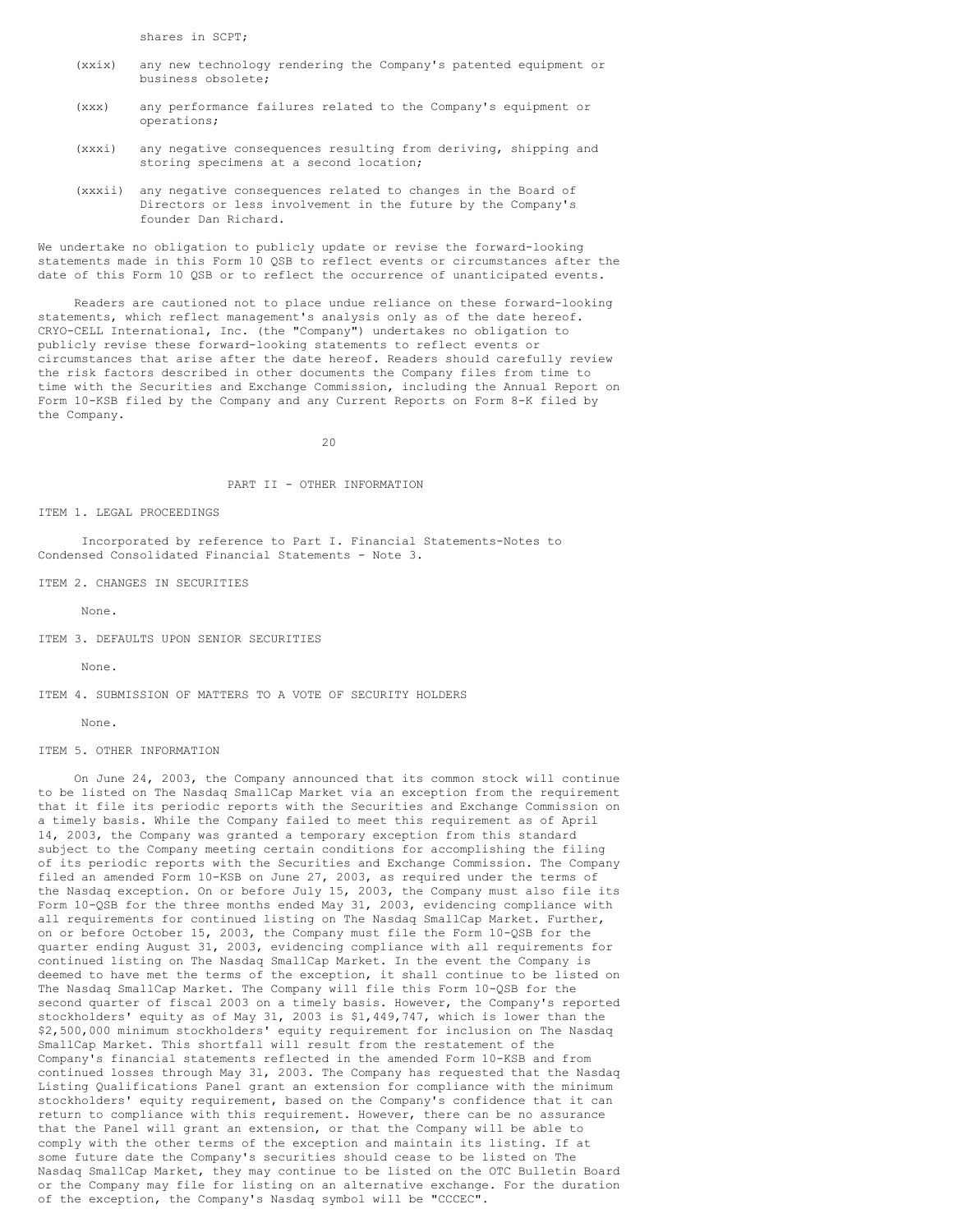### ITEM 6. EXHIBITS AND REPORTS ON FORM 8-K

(a) Exhibits

- 3.1 Independent Contractor Agreement dated April 15, 2003 between the Company and Houghton-Wagman Enterprises, Inc.
- 99.1 \*Certification of the Chief Executive Officer of CRYO-CELL International, Inc. pursuant to 18 U.S.C Section 1350, as adopted pursuant to Section 906 of the Sarbanes-Oxley Act of 2002.
- 99.2 \*Certification of the Vice President, Finance of CRYO-CELL International, Inc. pursuant to 18 U.S.C Section 1350, as adopted pursuant to Section 906 of the Sarbanes-Oxley Act of 2002.

\* - Filed Herewith

(b) Reports on Form 8-K.

During the quarterly period ended May 31, 2003 the Company filed a current report on Form 8-K dated April 18, 2003 where it disclosed under Item 5 the appointment of the Company's Chairman Mercedes Walton as Interim Chief Executive Officer and Beth Houghton as the Company's Interim President and Chief Operating Officer. The Company also disclosed the resignation of John Hargiss as President and Chief Executive Officer. On March 14, 2003 where it disclosed under Item 4 the dismissal of the Company's independent auditors Weinick Sanders Leventhal & Co., LLP and on the same date engaged Ernst & Young LLP to serve as the Company's independent auditors. On March 17, 2003 the Company filed a current report on Form 8-K/A where it disclosed under Item 7 a copy of the letter addressed to the Securities and Exchange Commission from the Company's former independent auditors Weinick Sanders Leventhal & Co., LLP. On May 20, 2003 the Company filed a current report on Form 8-K where it disclosed under Item 4 the resignation of the Company's independent auditors, Ernst & Young LLP. On June 30, 2003 the Company filed a current report on Form 8-K where it disclosed under Item 4 the engagement of the Company's independent auditors, Grant Thornton LLP.

22

#### SIGNATURES

Pursuant to the requirements of the Securities Exchange Act of 1934, the Registrant has duly caused this report to be signed on its behalf by the undersigned thereunto duly authorized.

CRYO-CELL INTERNATIONAL, INC.

/s/ MERCEDES WALTON ----------------------------- Mercedes Walton Interim Chief Executive Officer CRYO-CELL International, Inc. /s/ JILL M. TAYMANS

Jill M. Taymans Vice President, Finance

--------------------

Date: July 15, 2003

23

CERTIFICATIONS OF PRINCIPAL EXECUTIVE OFFICER AND PRINCIPAL FINANCIAL OFFICER REQUIRED PURSUANT TO SECTION 302 OF THE SARBANES-OXLEY ACT OF 2002

I, Mercedes Walton, certify that:

1. I have reviewed this quarterly report on Form 10-QSB of CRYO-CELL International, Inc.;

21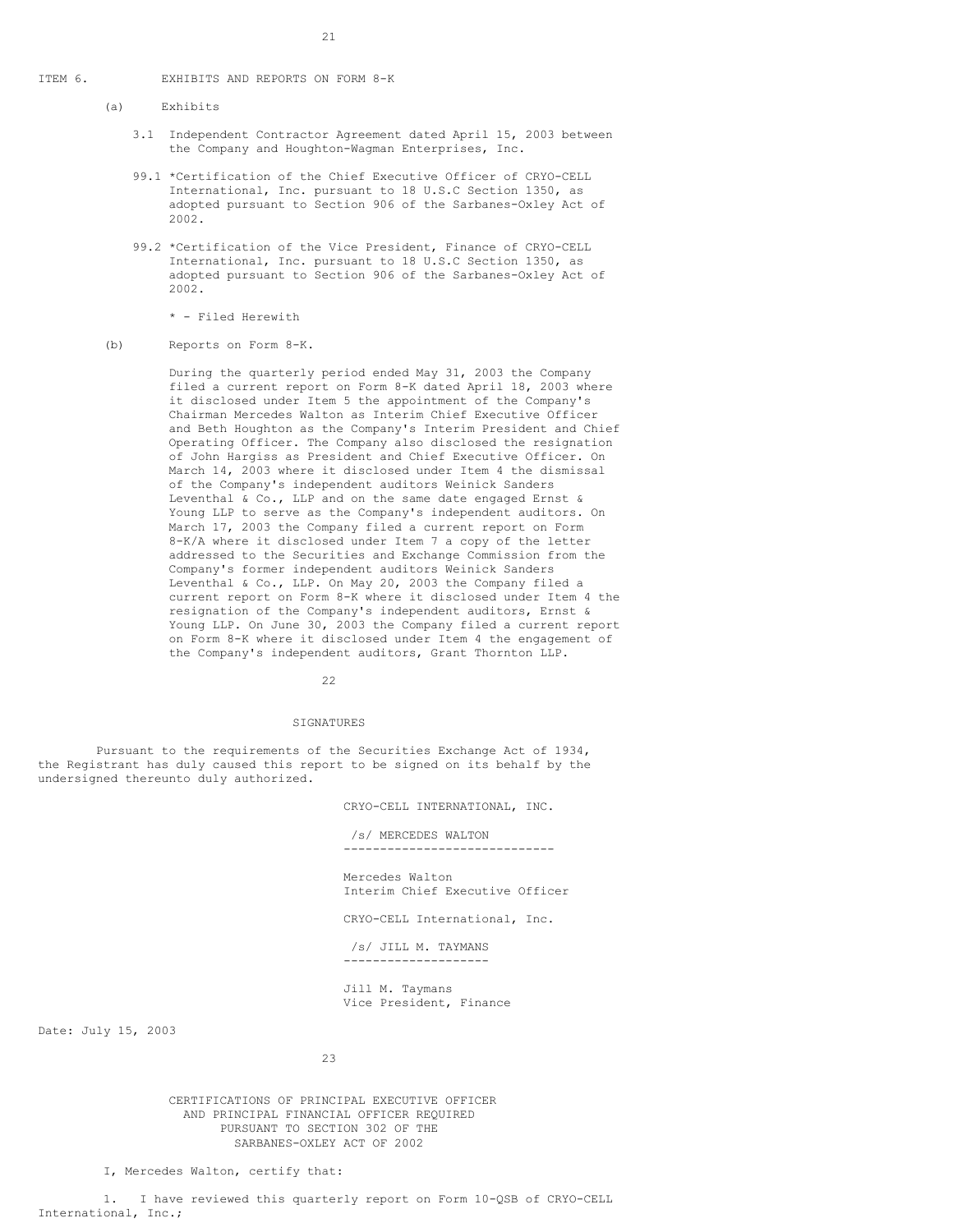2. Based on my knowledge, this quarterly report does not contain any untrue statement of a material fact or omit to state a material fact necessary to make the statements made, in light of the circumstances under which such statements were made, not misleading with respect to the period covered by this quarterly report;

3. Based on my knowledge, the financial statements, and other financial information included in this quarterly report, fairly present in all material respects the financial condition, results of operations and cash flows of the registrant as of, and for, the periods presented in this quarterly report;

4. The registrant's other certifying officers and I are responsible for establishing and maintaining disclosure controls and procedures (as defined in Exchange Act Rules 13a-14 and 15d-14) for the registrant and we have:

a) designed such disclosure controls and procedures to ensure that material information relating to the registrant, including its consolidated subsidiaries, is made known to us by others within those entities, particularly during the period in which this quarterly report is being prepared;

b) evaluated the effectiveness of the registrant's disclosure controls and procedures as of a date within 90 days prior to the filing date of this quarterly report (the "Evaluation Date"); and

c) presented in this quarterly report our conclusions about the effectiveness of the disclosure controls and procedures based on our evaluation as of the Evaluation Date;

The registrant's other certifying officers and I have disclosed, based on our most recent evaluation, to the registrant's auditors and the audit committee of registrant's board of directors (or persons performing the equivalent function):

a) all significant deficiencies in the design or operation of internal controls which could adversely affect the registrant's ability to record, process, summarize and report financial data and have identified for the registrant's auditors any material weaknesses in internal controls; and

b) any fraud, whether or not material, that involves management or other employees who have a significant role in the registrant's internal controls; and

The registrant's other certifying officers and I have indicated in this quarterly report whether or not there were significant changes in internal controls or in other factors that could significantly affect internal controls subsequent to the date of our most recent evaluation, including any corrective actions with regard to significant deficiencies and material weaknesses.

Dated: July 15, 2003 By: /s/ Mercedes Walton -------------------------------- Mercedes Walton Interim Chief Executive Officer

24

### I, Jill Taymans, certify that:

1. I have reviewed this quarterly report on Form 10-QSB of CRYO-CELL International, Inc.;

Based on my knowledge, this quarterly report does not contain any untrue statement of a material fact or omit to state a material fact necessary to make the statements made, in light of the circumstances under which such statements were made, not misleading with respect to the period covered by this quarterly report;

3. Based on my knowledge, the financial statements, and other financial information included in this quarterly report, fairly present in all material respects the financial condition, results of operations and cash flows of the registrant as of, and for, the periods presented in this quarterly report;

4. The registrant's other certifying officers and I are responsible for establishing and maintaining disclosure controls and procedures (as defined in Exchange Act Rules 13a-14 and 15d-14) for the registrant and we have:

a) designed such disclosure controls and procedures to ensure that material information relating to the registrant, including its consolidated subsidiaries, is made known to us by others within those entities, particularly during the period in which this quarterly report is being prepared;

b) evaluated the effectiveness of the registrant's disclosure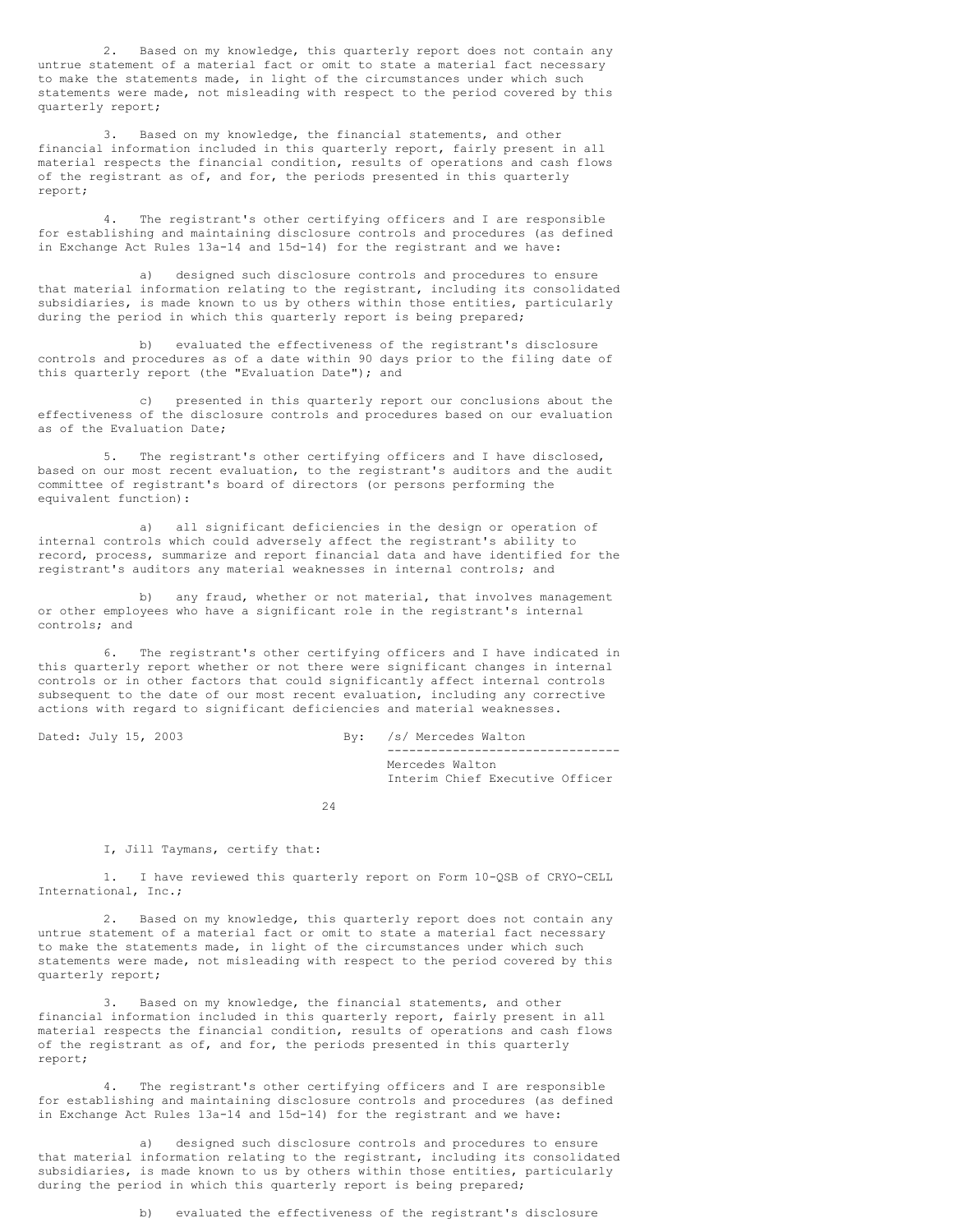controls and procedures as of a date within 90 days prior to the filing date of this quarterly report (the "Evaluation Date"); and

c) presented in this quarterly report our conclusions about the effectiveness of the disclosure controls and procedures based on our evaluation as of the Evaluation Date;

5. The registrant's other certifying officers and I have disclosed, based on our most recent evaluation, to the registrant's auditors and the audit committee of registrant's board of directors (or persons performing the equivalent function):

a) all significant deficiencies in the design or operation of internal controls which could adversely affect the registrant's ability to record, process, summarize and report financial data and have identified for the registrant's auditors any material weaknesses in internal controls; and

b) any fraud, whether or not material, that involves management or other employees who have a significant role in the registrant's internal controls; and

6. The registrant's other certifying officers and I have indicated in this quarterly report whether or not there were significant changes in internal controls or in other factors that could significantly affect internal controls subsequent to the date of our most recent evaluation, including any corrective actions with regard to significant deficiencies and material weaknesses.

Dated: July 15, 2003 By: /s/ Jill Taymans ------------------------------------- Jill Taymans, Vice President, Finance

25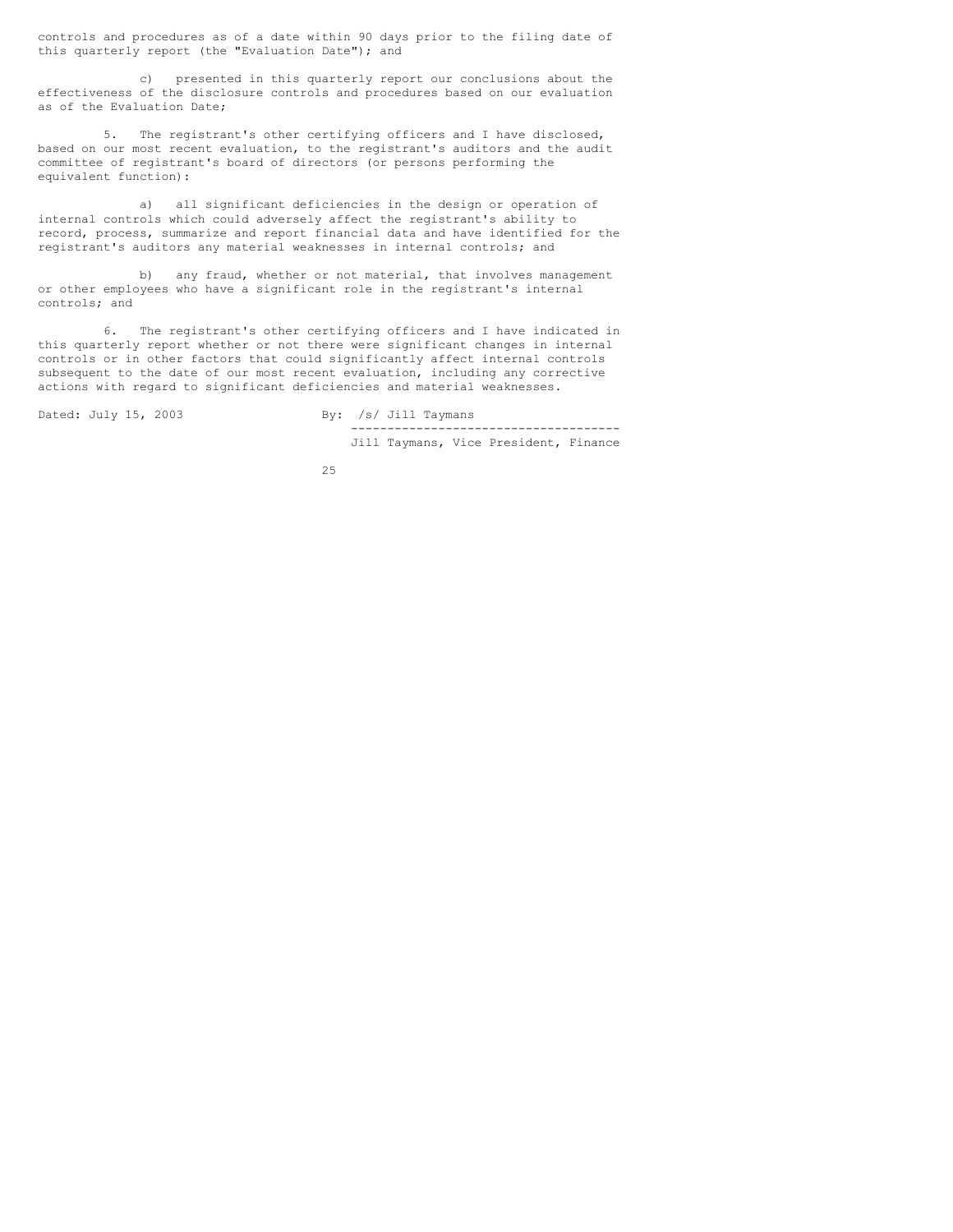### INDEPENDENT CONTRACTOR AGREEMENT

This Independent Contractor Agreement (the "Agreement") is made and entered into as of this 15th day of April, 2003, ("Effective Date"), by and between CRYO CELL INTERNATIONAL, INC., a Delaware corporation having a principal place of business at 3165 McMullen Booth Road, Bldg. B, Clearwater, Florida 33761 (the "Company") and HOUGHTON-WAGMAN ENTERPRISES, INC., a Florida corporation having a principal place of business at 3637 Fourth Street North, Suite 395, St. Petersburg, Florida, 33704, (the "Contractor").

#### W I T N E S S E T H

WHEREAS, the Company is in the business of preservation, processing and storage of blood based stem cells (the "Business"); and

WHEREAS, the Company desires to retain the Contractor to provide certain services relating to the Business, and the Contractor desires to be so retained and to perform those services for the Company.

NOW, THEREFORE, the Contractor and the Company agree as follows:

1. Character and Extent of Services. During the Term of this Agreement, pursuant to and subject to terms and conditions of this Agreement, the Contractor shall provide the services of its employee, Beth A. Houghton, ("Houghton"), to the Company as the Company's interim President and Chief Operating Officer and the operational, investment and financial advisory services, on a non-exclusive basis, described as follows (collectively "Contractor's Services"):

> (A) Assist in the analysis and evaluation, from an operational and financial point of view, the Company and its business and prospects, including any business or operating plan and the appropriateness of the capital structure of the Company as it presently exists and as it may be modified by any proposed financing and plans;

> (B) Assist in the determination of an appropriate plan to raise equity and/or debt financing for the Company, and at the request of the Company, render financial and operational advice in connection with the design and implementation of a process to solicit, coordinate and evaluate proposals for any other potential or actual transaction;

(C) Review the following information of the Company:

(i) Operating statements, balance sheets, and projections;

(ii) Material corporate documents, contracts, and other legal documents;

(iii) Internal policies and procedures;

1

(iv) Any other Company and/or industry information that Contractor determines to be relevant to its analysis;

(D) Assist in the preparation and dissemination of confidential information materials for potential investors, and, with Company's consent, strategic partners in any other potential or actual transaction; and

(F) Provide additional advisory and administrative services as Contractor deems reasonably necessary.

Subject to the directions of the Board of Directors of the Company ("Board") and the Company Chief Executive Officer ("CEO"), Houghton, as interim President and Chief Operating Officer shall be responsible on an interim basis for general administration, oversight, care, and management of the property and business of the Company and all of its departments, and shall have authority over its other officers and employees, subject only to the provisions of the bylaws of the Company ("Bylaws") and other corporate documents, controls exercised by the Board and CEO, and provisions of law, including any limitations upon the Contractor's authority or conduct for the Company. The parties acknowledge and agree that the services to be provided by Houghton under this Agreement are personal and may not be delegated by the Contractor. The parties also acknowledge and agree that, as President, Houghton shall have power during the Term to sign, execute, and deliver on behalf of the Company any papers necessary to be signed, executed, and delivered by the President of the Company in carrying on the business of the Company, except in cases where the signing and execution thereof shall be expressly delegated by the Board or CEO or by the Bylaws or some other corporate document to some other officer or agent of the Company, or shall be required by law to be otherwise signed or executed,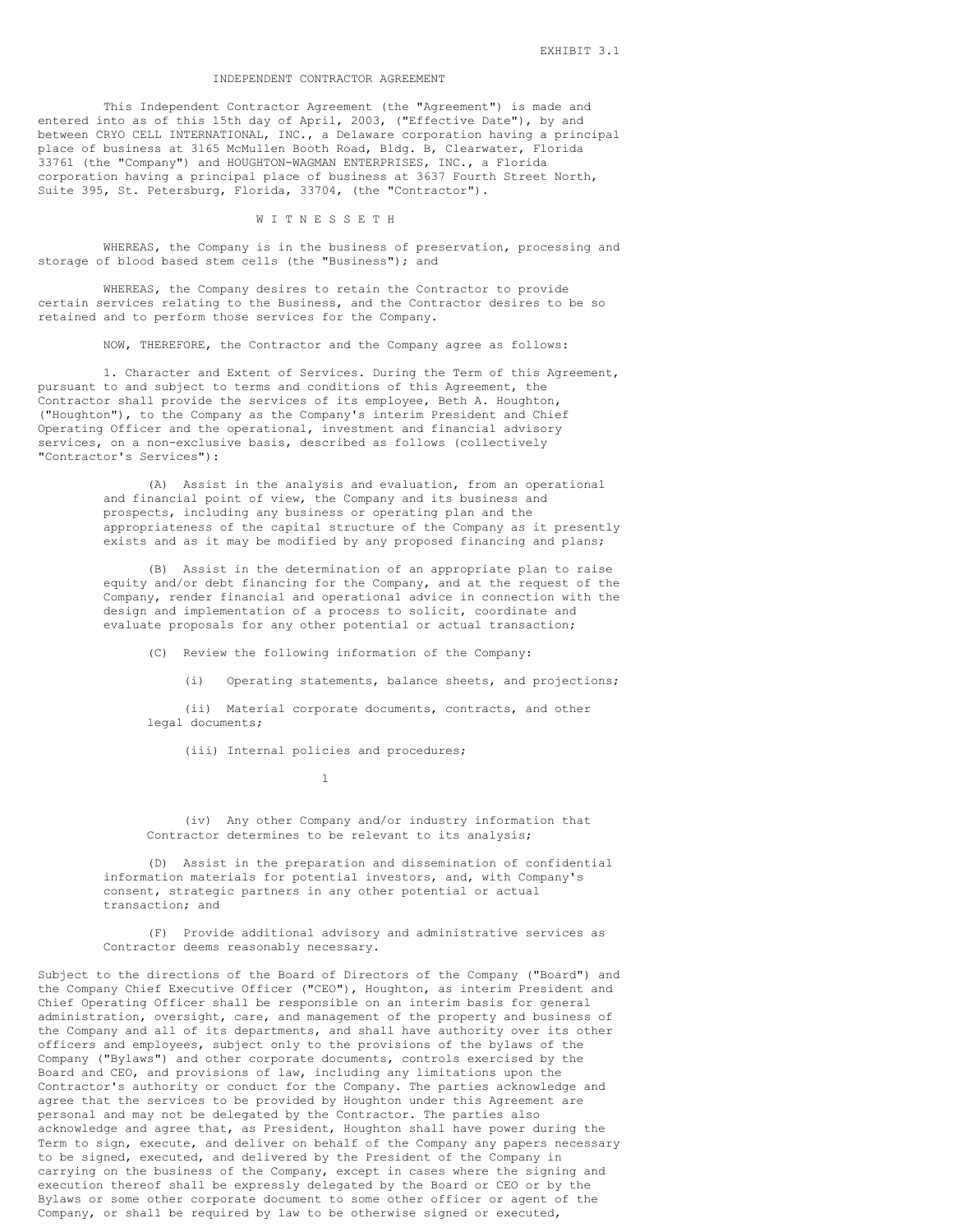including any limitations upon the Contractor's authority or conduct for the Company.

2. Term. The term of this Agreement ("Term") shall be for an initial period of three (3) months commencing April 15, 2003, ("Commencement Date"), until July 14, 2003, and thereafter shall continue automatically without further notice or action on a month-to-month basis until terminated on the date ("Termination Date"), specified by either party on thirty (30) days prior written notice; provided always, however, that this Agreement may be terminated immediately:

> (A) By either party, if there has been a single material breach of the terms of this Agreement (other than an illegal act for which no cure period shall apply) by the other party hereto which the defaulting party has failed to cure within 10 days; or

(B) by either party if there has been a second material breach of the terms of this Agreement by the other party; or

(C) by the Company if the Contractor (i) consistently fails to perform its duties hereunder in a competent manner, or (ii) engages in illegal or unethical conduct which reflects adversely upon Contractor's honesty and integrity in the performance of its duties

 $\mathcal{D}$ 

as a representative or executive of the Company, or which is clearly detrimental to the interests of the Company; or

(D) by the Company if the Contractor provides "Just Cause," which, for the purposes of this clause, shall mean any of the following: (1) commission of acts by Contractor or its employees, agents or representatives constituting criminal behavior; (2) habitual neglect of the Contractor's duties; (3) Houghton's death or disability; or (4) dishonesty, defalcation or insubordination of Contractor or any of its employees, agents or representatives in regard to the Company's business.

3. Independent Contractor. It is understood and agreed that the Contractor is an independent contractor in the performance of this Agreement, that the Contractor shall perform the contracting activity under the control of the Company as to the result of such activity only and not as to the means by which such result is accomplished and that the Contractor's employee, Houghton, is providing services for the Company during the Term on a full time basis. Further, the Contractor shall not be entitled to participate in any plans, arrangements or distributions by the Company pertaining to any bonus, profit sharing, insurance or similar benefits for Company employees, including, but not limited to, vacation pay, sick leave, holiday pay, retirement benefits, social security benefits, disability or unemployment insurance benefits, health or accident insurance, etc. The Contractor is neither an agent nor employee of the Company, and, except for the limited authority granted Houghton during the Term, as expressly provided herein, neither the Contractor nor its representatives has any authority whatsoever to bind the Company by contract or agreement of any kind. The Company shall not withhold federal or state income taxes from the Contractor's fees payable hereunder and shall not pay FICA, state unemployment or other employment taxes or disability payments with respect to the Contractor or Houghton, such items and such payments being the sole responsibility of the Contractor.

4. Compensation. For and in consideration of Contractor's Services to be rendered by Contractor to the Company during the Term, the Company shall pay Contractor \$30,000 per month, or such greater amount as the Board may authorize from time to time, payable in \$15,000 payments on the fifteenth and last day of the month in arrears for each month for which such services are rendered hereunder; provided always, however, if the Commencement Date is not on the first day of the month, or the Termination Date is not the last day of the month, a prorated installment of monthly installment of compensation as herein provided shall be paid to Contractor at the then current compensation rate for the fractional month during which the Commencement Date and/or Termination Date occurs.

5. Expenses. Contractor shall be solely responsible for all expenses incurred by the Contractor during the Term of this Agreement and shall not be entitled to reimbursement from the Company unless otherwise agreed to in advance by the Company.

6. Confidentiality. The Contractor acknowledges that, in the course of providing services hereunder, the Contractor will learn certain confidential information about the Company's business. The Contractor agrees to keep all such information strictly confidential and not use it for Contractor's own benefit nor disclose or divulge such information to any person outside of the Company. The parties acknowledge that the provisions of this Section 6 shall not apply to any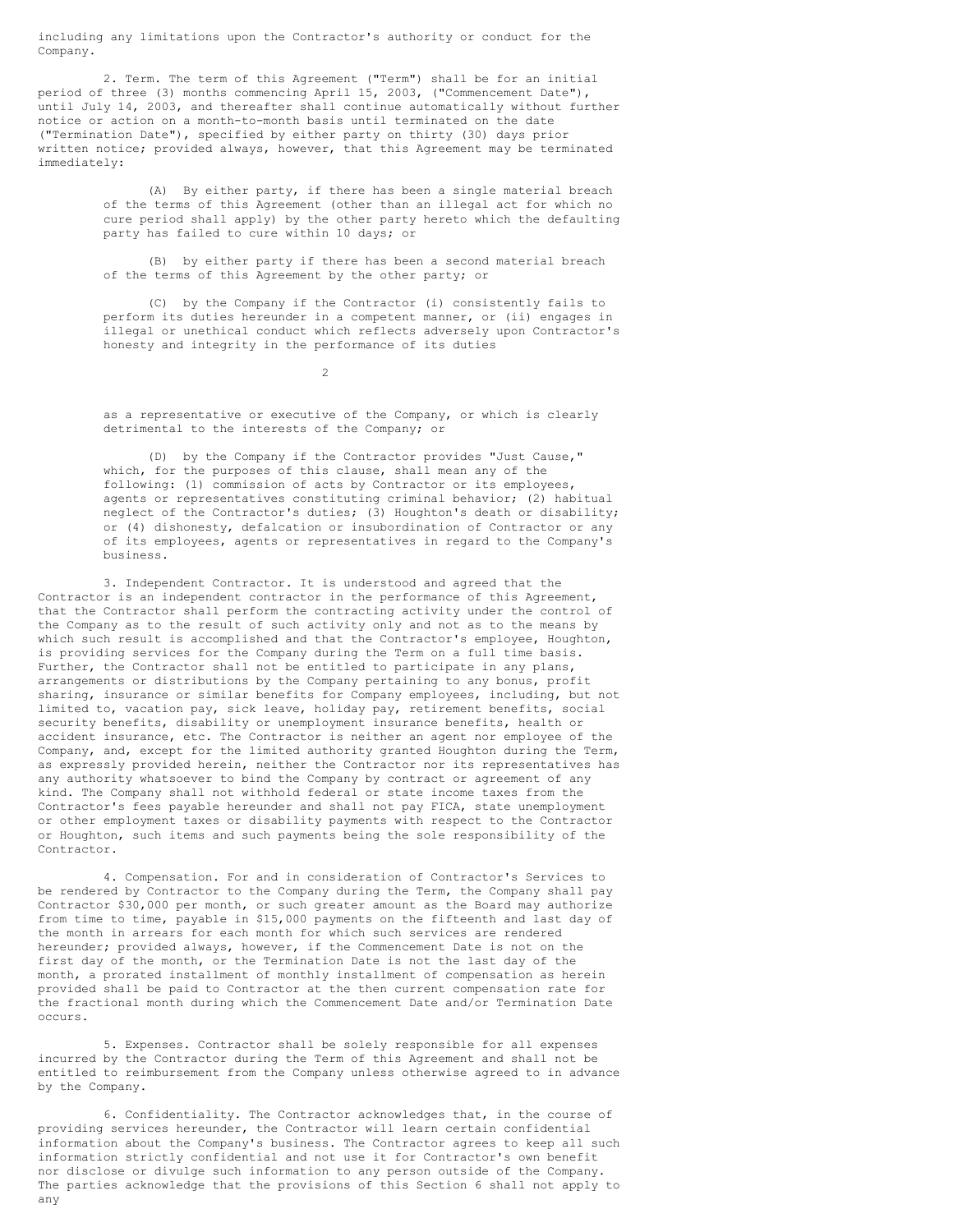information which: (i) had been rightfully in the possession of the recipient prior to its disclosure to the recipient; (ii) had been in the public domain prior to its disclosure to the recipient; (iii) has become part of the public domain by publication or by any other means except an unauthorized act or omission on the part of the recipient; (iv) had been supplied to the recipient without restriction by a third p arty who is under no obligation to maintain such information in confidence; (v) is required to be disclosed by any federal or state law, rule or regulation or by any applicable judgment, order or decree or any court or governmental body or agency having jurisdiction in the premises; or (vi) during the Term is required in the ordinary course of business to promote, market and sell the Company's Business.

7. Covenant Not to Compete. The Contractor hereby agrees that Contractor will not, either during the Term or until the first anniversary of the Termination Date, engage in any business activities on behalf of any enterprise that competes with the Company in the Business. The Contractor will be deemed to be engaged in such competitive business activities if Contractor participates in such a business enterprise as an employee, officer, director, contractor, agent, partner, proprietor, or other participant; provided that the ownership of no more than 2 percent of the stock of a publicly traded corporation engaged in a competitive business shall not be deemed to be engaging in competitive business activities; further, no provision of this Agreement shall preclude the Contractor from making passive investments in any company or from becoming involved in the parent, affiliate or subsidiary company of any company involved in the Company's Business as long as the Contractor has no involvement in such competing entity.

The Contractor further agrees that the Contractor shall not for Contractor or for any other person, firm, corporation, partnership or other entity, for a period of one (1) year from the Termination Date, directly or indirectly:

> (i) solicit any sales agent, employee, former employee who was employed by the Company in the preceding 90 days or full-time employee of the Company for the purposes of hiring or retaining such sales agent, employee or contractor,

(ii) contact any present or prospective client of the Business of the Company ("Company Clients") to solicit such Company Clients to enter into a contract or arrangement with any competitor of the Company, or

(iii) make known names and/or addresses of the Company Clients or any information relating in any manner to the Company's trade or business relationships with such Company Clients; provided always, however, that the provisions of this Section shall not apply to any information which: (i) had been rightfully in the possession of the recipient prior to its disclosure to the recipient; (ii) had been in the public domain prior to its disclosure to the recipient; (iii) has become part of the public domain by publication or by any other means except an unauthorized act or omission on the part of the recipient; (iv) had been supplied to the recipient without restriction by a third party who is under no obligation to maintain such information in confidence; or (v) is required to be disclosed by any federal or state law, rule or regulation or by any applicable judgment, order or decree or any court or governmental body or agency having jurisdiction in the premises.

8. Ownership of Developments. All copyrights, patents, trade secrets, or other intellectual property rights associated with any ideas, concepts, techniques, inventions, processes, or works of authorship develop or created by Contractor during the course of performing work for the Company or its clients (collectively, the "Work Product") shall belong exclusively to the Company and shall, to the extent possible, be considered a work made by the Contractor for hire for the Company within the meaning of Title 17 of the United States Code. To the extent the Work Product may not be considered work made by the Contractor for hire for the Company, the Contractor agrees to assign and automatically assigns at the time of creation of the Work Product, without any requirement of further consideration, any right, title, or interest the Contractor may have in such Work Product. Upon the request of the Company, at the Company's expense, the Contractor shall take such further actions, including execution and delivery of instruments of conveyance, as may be reasonably appropriate to give full and proper effect to such assignment; provided always, however, if the Contractor's assistance is required after the Termination Date, as herein provided, then the Company shall compensate the Contractor at a reasonable rate, which shall be determined by multiplying a determined number of hours reasonably expended by the Contractor in performance of such duties by the reasonable hourly rate of Two Hundred Fifty (\$250) Dollars per hour.

4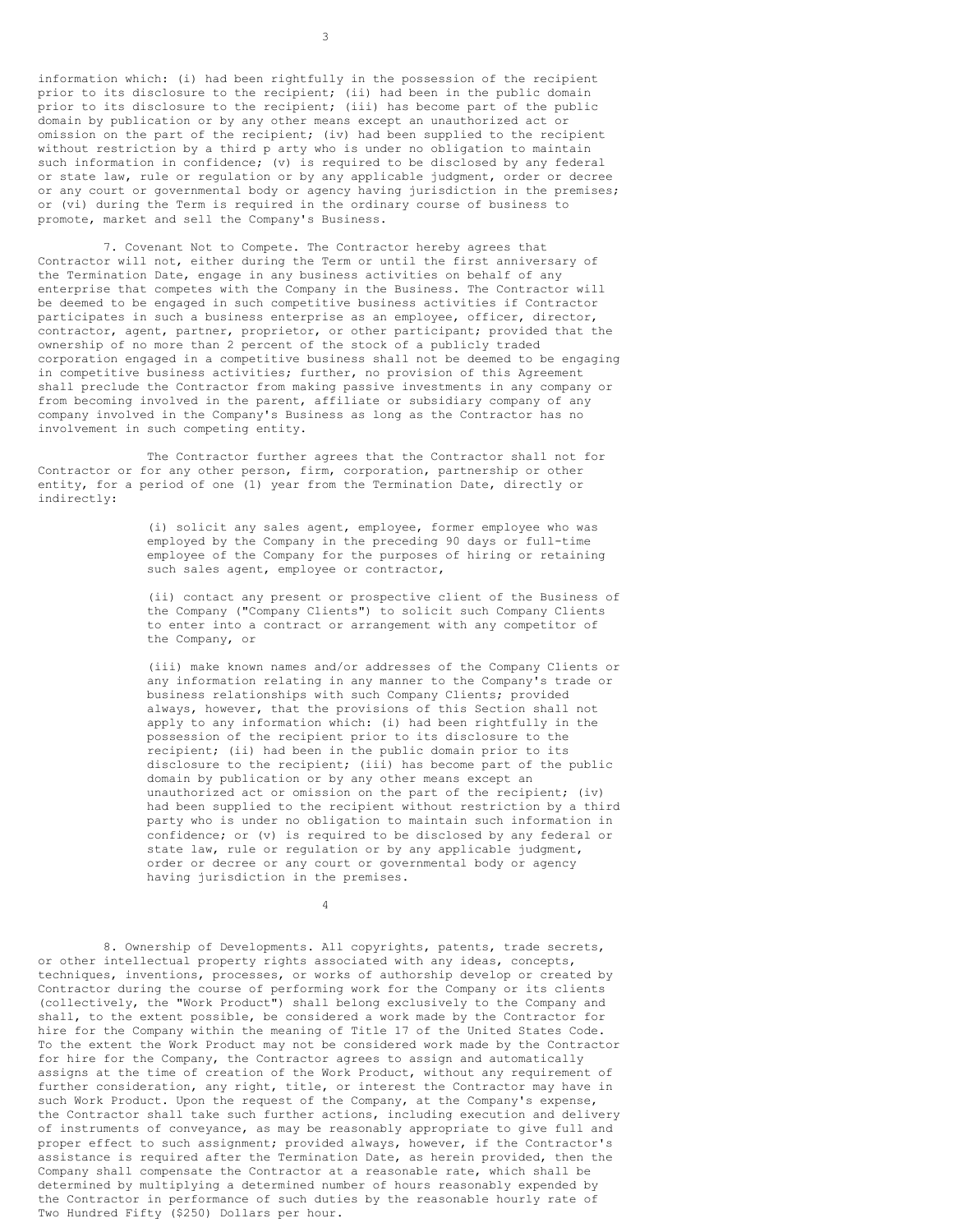Solely for purposes of Sections 6, 7, 8, 9, 10 and 11 hereof only, the term "Company" also shall include any existing or future subsidiaries of the Company that are operating during the time periods described herein and any other entities that directly or indirectly, through one or more intermediaries, control, are controlled by or are under common control with the Company during the periods described herein.

9. Remedies. The Contractor acknowledges and agrees that the Company's remedy at law for a breach or threatened breach of any of the above provisions of Section 6, 7 and 8 would be inadequate and the breach shall per se be deemed as causing irreparable harm to the Company. In recognition of this fact, in the event of a breach by the Contractor of any of the provisions of Section 6, 7 and 8 of this Agreement, the Contractor agrees that, in addition to any remedy at law available to the Company, the Company shall be entitled to obtain injunctive relief, or any other appropriate equitable remedy, without having to post a bond or other security. It is expressly understood and agreed by the Contractor that although the parties consider the restrictions contained in this Agreement to be reasonable, if a court determines that the time or territory or any other restriction contained in this Agreement is an unenforceable restriction on the activities of the Contractor, such provision in this Agreement shall not be rendered void but shall be deemed to be amended to apply as to such maximum time and territory and to such extent as such court may judicially determine or indicate to be reasonable.

10. Indemnification; Exculpation; Insurance. Recognizing that Contractor, in performing Contractor Services contemplated hereby, will be acting as a limited representative of and relying on information provided by the Company, the Company agrees to the provisions of Schedule 1 hereto, and it is specifically understood and agreed that the indemnification provisions of Schedule 1 shall be binding on the successors and assigns of the parties hereto and of the Indemnified Parties, subject always to any applicable statutes of limitations and the limitations of Schedule 1 hereof. The Company also acknowledges and agrees that, as of the Effective Date and during the Term, the Company shall continue to carry in force for the benefit of Contractor and Houghton the

5

liability and errors and omissions insurance it currently carries and shall provide to Contractor with a Certificate of Insurance or other reasonable documentation from time to time evidencing such coverage.

11. Expert Witness Fee. In addition to the provisions of Section 11 hereof, if the Contractor or any of Contractor's representatives, employees, consultants or other professional personnel, including Houghton, appears as a witness or participate, is deposed or is otherwise involved at any time in any action or proceeding involving the Company, including litigation or arbitration against the Company or participation in SEC or other regulatory matters or proceedings involving the Company, then the Company or any of their respective affiliates, the Company will pay Contractor a fee of \$250 per hour for each such person being so involved, and the Company will also reimburse Contractor for all reasonable expenses incurred by Contractor by reason of its or any of its representatives, employees, consultants or other professional personnel being involved therein. The provisions of this Section 11 shall survive the Termination Date and continue to apply after completion of the Term.

12. Representations of Contractor. Contractor has represented and hereby represents and warrants to the Company that Contractor is not subject to any restriction or non-competition covenant in favor of any other person or entity, and that the execution of this Agreement by Contractor and engagement b y the Company and the performance of duties hereunder will not violate or be a breach of any agreement with a former employer or any other person or entity. Further, Contractor agrees to indemnify the Company for any claim, including, but not limited to, attorneys' fees and expenses of investigation, by any such third party that such third party may now have or may hereafter come to have against Contractor based upon or arising out of any restriction or non-competition agreement or invention and secrecy agreement between Contractor and such third party.

13. Consent To Personal Jurisdiction and Venue; Waiver of Jury Trial. Subject always to the provisions of Section 14 hereof, each of the parties hereby consents to personal jurisdiction and venue, for any action arising out of a breach or threatened breach of this Agreement, exclusively in the United States District Court for the Middle District of Florida, Tampa Division, or in the Circuit Court in and for Pinellas County, Florida; each of the parties hereby agrees that any action brought by such party, alone or in combination with others, against the other party, whether arising out of this Agreement or otherwise, shall be brought exclusively in the United States District Court for the Middle District of Florida, Tampa Division, or in the Circuit Court in and for Pinellas County, Florida. Each party hereby agrees that any controversy which may arise under this Agreement would involve complicated and difficult factual and legal issues. Therefore, if a court of law determines for any reason that the arbitration clause of Paragraph 14 of this Agreement is unenforceable,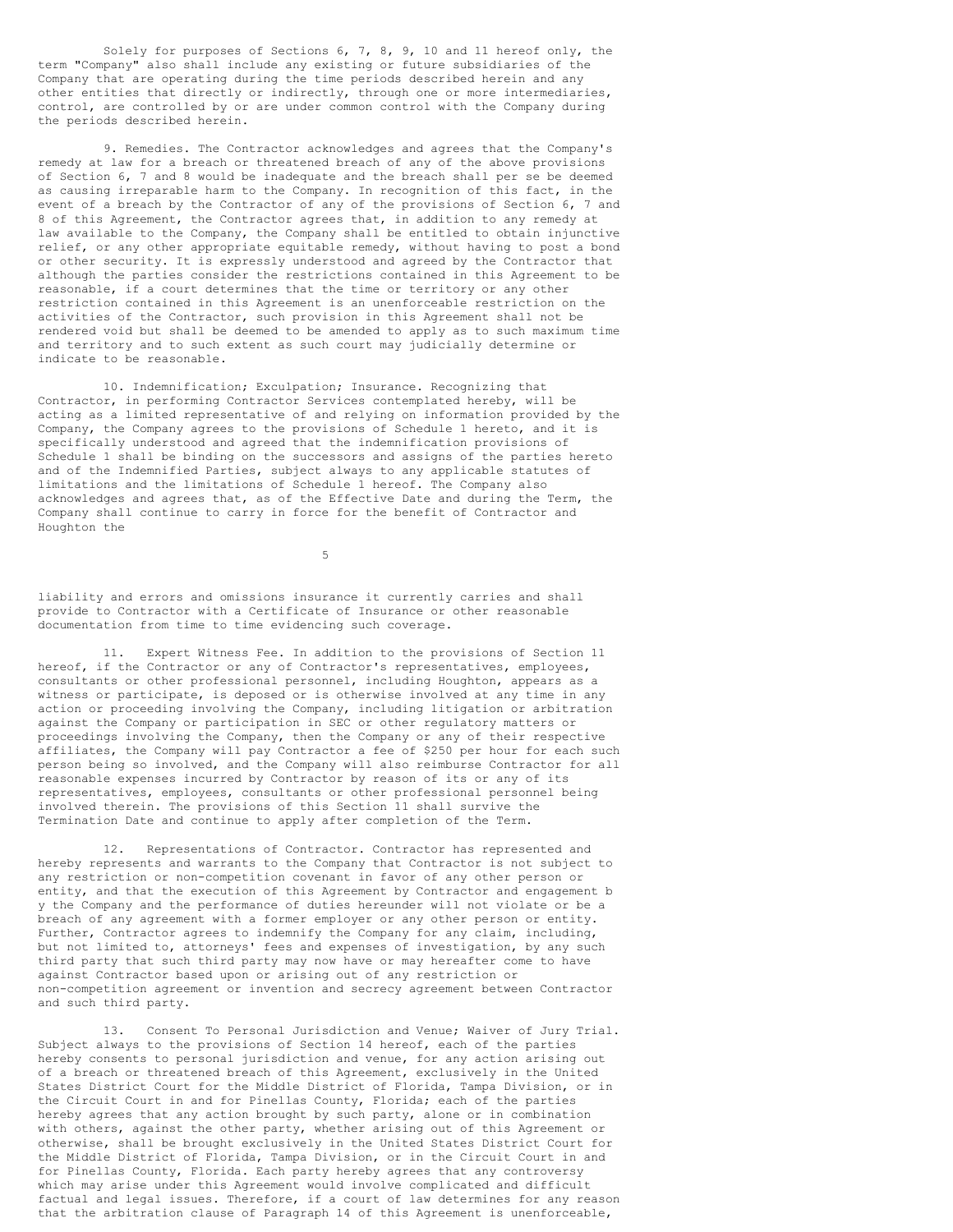then any action brought by a party against the other party, whether arising out of this Agreement or otherwise, shall be determined by a judge sitting without a jury.

14. Arbitration. The parties hereto agree to submit all controversies, claims, disputes, and matters in question arising out of, or related to, this Agreement or the breach of this Agreement, or the relations between the signatories to this Agreement to mediation. In the event either party disagrees with the finding of the mediator, the particular matter shall be decided by arbitration in accordance with the Commercial Arbitration Rules of the American Arbitration Association. The signatories agree that the arbitration shall take place exclusively in Clearwater, Florida, and shall be governed by the law of the state of Florida. Any award rendered by the

6

arbitrator shall be final, and judgment maybe entered upon it in accordance with applicable law in any court having jurisdiction thereof, including a federal district court, pursuant to the Federal Arbitration Act. The arbitrator may grant the Company injunctive relief, including mandatory injunctive relief, to protect the rights of the Company, but shall not be limited to such relief. This provision shall not preclude the Company from seeking temporary or preliminary injunctive relief in a court of law to protect its rights, nor shall the filing of such an action constitute any waiver by the Company of its right to mediate or arbitrate. In connection with the mediation or arbitration of any dispute between the signatories to this Agreement, each signatory may utilize all methods of discovery authorized by the Federal and Florida Rules of Civil Procedure.

15. Survival. Upon the Termination Date, Contractor's obligation to perform Contractor Services pursuant to Section 1 hereof, and the Company's obligation to pay Contractor compensation pursuant to Section 4 hereof, shall terminate; provided always, that the Contractor shall be entitled to receive any compensation or other payment expressly provided for herein which has accrued for the period through the Termination Date; and, accordingly the following provisions shall remain in full force and effect in case of termination of this Agreement by either party: (i) the compensation provisions of Section 4; (ii) the confidentiality provisions of Section 6; (iii) the confidentiality provisions of Section 7; (iv) the ownership provisions of Section 8; (v) the remedies provisions of Section 9; (vi) the indemnification provisions of Section 10; (vii) the expert witness fee provisions of Section 11; (viii) the Contractor's representation provisions of Section 12; (ix) the jurisdiction and venue provisions of Section 13; (x) the arbitration provisions of Section 14; and (xi) the other terms and provisions hereof which by reasonable implication should survive termination (including without limitation any rights of the Contractor or the Company hereby expressly vested in such party as of the Termination Date).

16. Governing Law. This Agreement shall be governed in all respects by the laws of the State of Florida.

17. Counterparts and Facsimile. This Agreement may be executed in any number of counterparts, each of which shall be enforceable against the parties actually executing such counterparts, and all of which together shall constitute one instrument. A facsimile signature shall be considered the same as an original.

18. Entire Agreement; Modification. This Agreement contains the whole agreement between the parties hereto with respect to the Contractor's engagement with the Company. No agreement or understanding which modifies this Agreement shall be binding upon the Company or the Contractor unless in writing and duly signed by the Company and the Contractor.

19. Severability. In the event it is determined by a court of competent jurisdiction that any provision herein contained is illegal or unenforceable, such determination shall solely affect such provision and shall not impair the remaining provisions of this Agreement.

7

IN WITNESS WHEREOF, the parties hereto or their duly authorized representatives have signed, sealed and delivered this Agreement effective as of the day and year first above written.

CRYO-CELL INTERNATIONAL, INC.

By: /s/ Mercedes Walton ------------------- Mercedes Walton, Interim CEO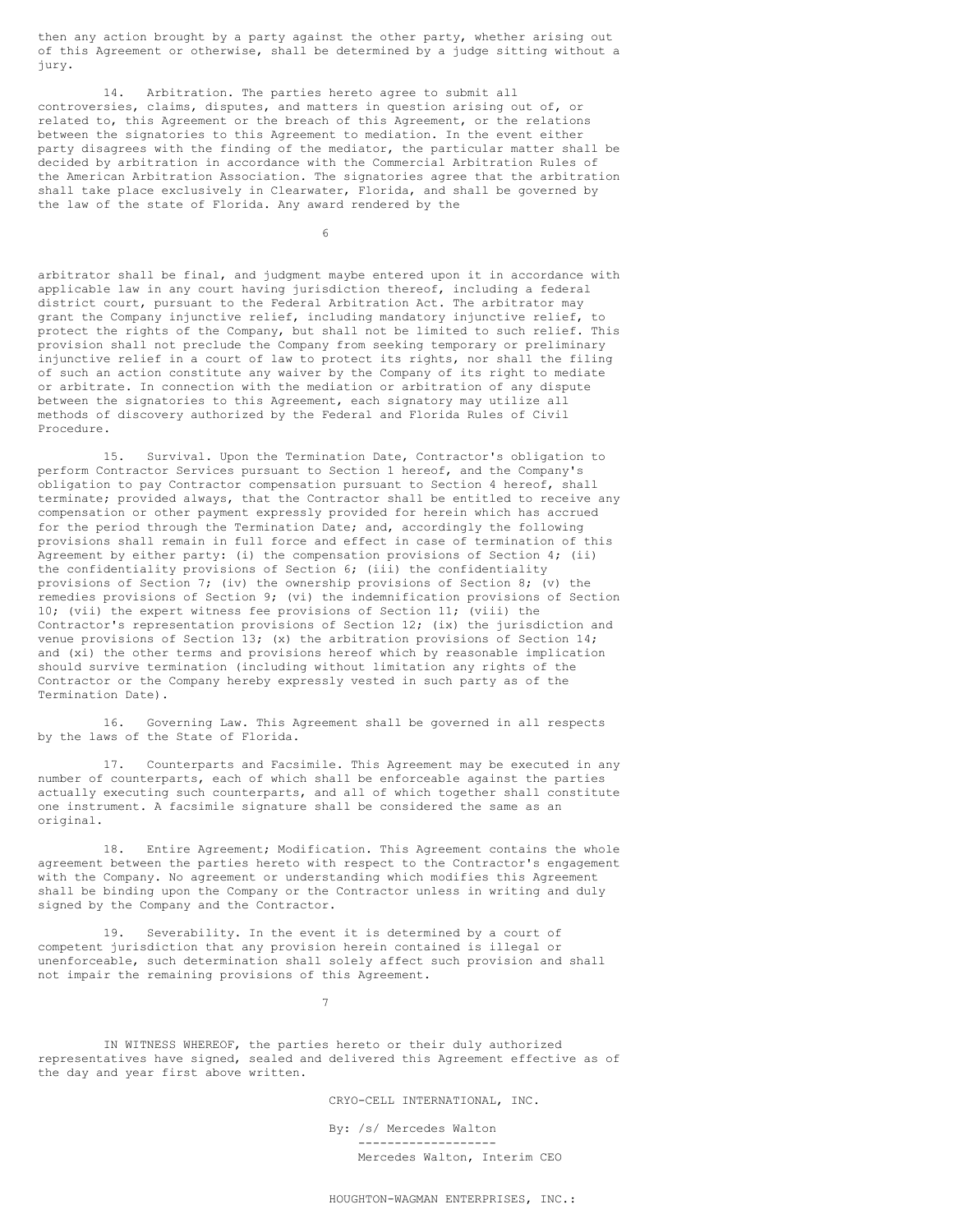8

## Schedule 1 To Independent Contractor Agreement

This Schedule 1 is a part of and is incorporated into that certain Independent Contractor Agreement (together the "Agreement") dated April 15, 2003, by and between CRYO CELL INTERNATIONAL, INC., a Delaware corporation, (the "Company") and HOUGHTON-WAGMAN ENTERPRISES, INC., (the "Contractor"). This Agreement will confirm that the Company agrees to indemnify and hold harmless Contractor and its affiliates, each of their respective directors, officers, attorneys and other agents, stockholders, members and employees of Contractor, including without limitation Beth A. Houghton ("Houghton") and its affiliates and each other person, if any, controlling Contractor or any of its affiliates (Contractor, Houghton and each such other entity or person being referred to as an "Indemnified Person"), to the full extent lawful, from and against any losses, claims, damages, expenses or liabilities or actions (including, without limitation, shareholder actions and actions a rising from the use of information contained in any confidential information or materials or omissions from such materials) related to or arising out of this engagement or Contractor's role in connection with the Company herewith, and will pay (or, if paid by an Indemnified Person, reimburse such Indemnified Person) for all fees and expenses (including, without limitation, counsel fees and charges for the time of Contractor at the rate of \$250 hourly and Contractor's professional employees at their then current hourly rates) incurred by such Indemnified Person in connection with investigating, preparing for or defending any such action or claim, whether or not in connection with pending or threatened litigation in which any Indemnified Person is a party; further, all covenants, representations and warranties of the Company contained in this Agreement or otherwise provided in accordance herewith shall survive for purposes of indemnification pursuant to the Agreement and the provisions of this Schedule 1, subject always to any applicable statutes of limitations and the limitations of Schedule 1 hereof.

The Company will not, however, be responsible for any claims, losses, damages, liabilities or expenses which result from any compromise or settlement not approved by the Company or which are determined by a final judgment of a court of competent jurisdiction to have resulted primarily from the fraud, willful misconduct or gross negligence of any Indemnified Person, and no party shall be entitled to actual collection of indemnification payments from the Company pursuant hereto until such party actually incurs the loss, cost or expense resulting from the Indemnifiable Claim for which indemnification is sought. The Company also agrees that no Indemnified Person shall have any liability to the Company for or in connection with this engagement, except for any such liability for losses, claims, damages, liabilities or expenses incurred by the Company, which are determined by a final judgment of a court of competent jurisdiction to have resulted solely from the fraud, willful misconduct or gross negligence of the Indemnified Person. The foregoing agreement shall be in addition to any rights that any Indemnified Person may have at common law or otherwise, including, without limitation, any right to contribution.

If any action or proceeding is brought against any Indemnified Person in respect of which indemnity may be sought against the Company pursuant hereto, or if any Indemnified Person receives notice from any potential litigant or a claim which such person reasonably believes will

9

result in the commencement of any such action or proceeding, such Indemnified Person shall promptly notify the Company in writing of the commencement of such action or proceeding, or of the existence of any such claim, but the failure to so notify the Company of any such action or proceeding shall not relieve the Company from any other obligation or liability which it may have to any Indemnified Person otherwise than under this Agreement or with respect to any other action or proceeding. In case any such action or proceeding shall be brought against any Indemnified Person, the Company shall be entitled to participate in such action or proceeding with counsel of the Company's choice, or compromise or settle such action or proceeding with counsel of the Company's choice or settle such action or proceeding, at its expense (in which case the Company shall not thereafter be responsible for the fees and expenses of any separate counsel retained by such Indemnified Person); provided, however, that such counsel shall be satisfactory to the Indemnified Person in the exercise of its reasonable judgment. Notwithstanding the Company's election to assume the defense of such action or proceeding, such Indemnified Person shall have the right to employ separate counsel and to participate in the defense of such action or proceeding, and the Company shall bear the reasonable fees, costs and expenses of such separate counsel (and shall pay such fees, costs and expenses at least quarterly), if (a) the use of counsel chosen by the Company to represent such Indemnified Person would, in the judgment of the Indemnified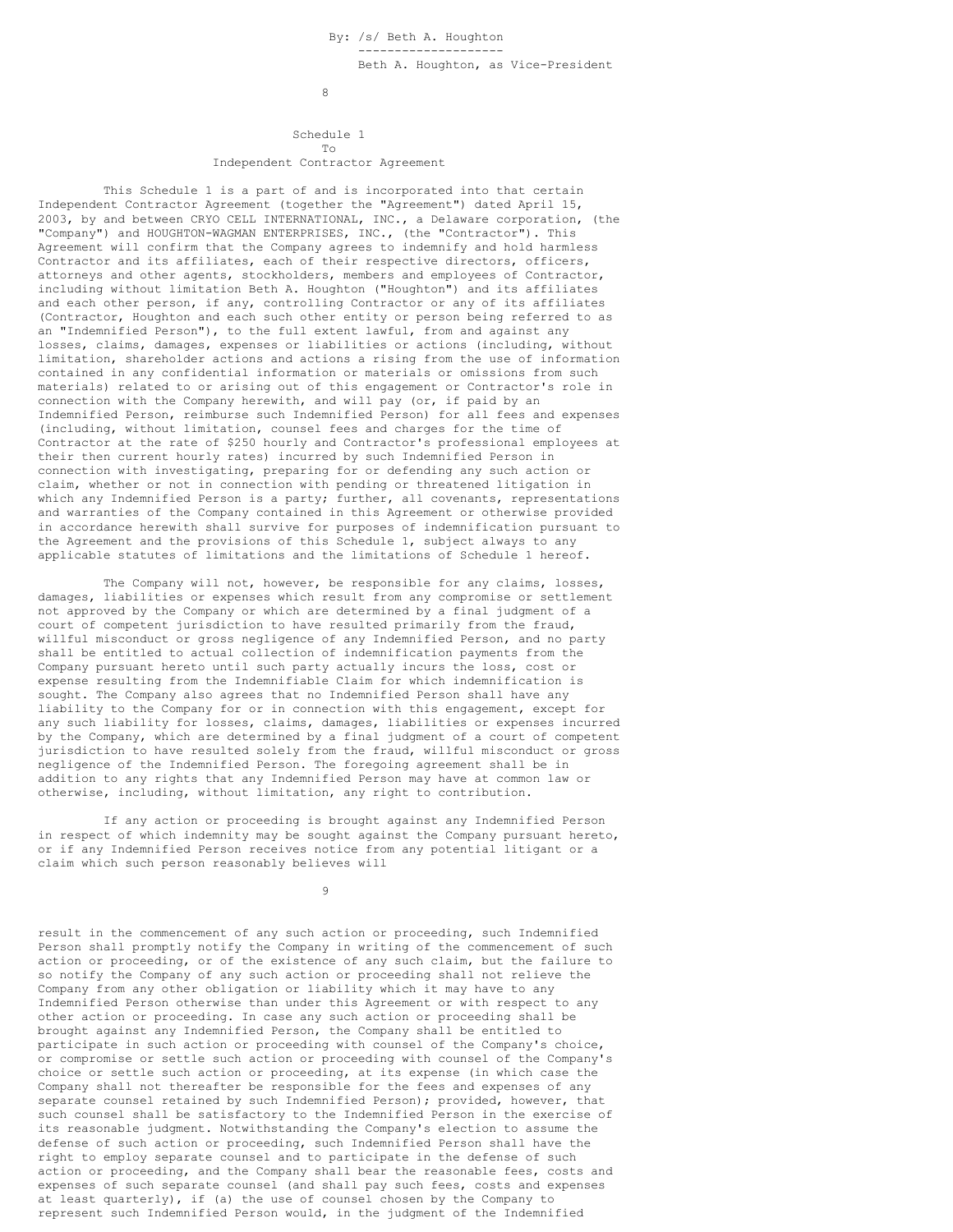Person, present such counsel with a conflict of interest; (b) the defendants in, or targets of, any such action or proceeding include both an Indemnified Person and the Company, and such Indemnified Person shall have reasonably concluded that there may be legal defenses available to it or to other Indemnified Persons which are different from or additional to those available to the Company (in which case the Company shall have the right to direct the defense o f such action or proceeding on behalf of the Indemnified Person); (c) the Company shall not have employed counsel satisfactory to such Indemnified Person in the exercise of the Indemnified Person's reasonable judgment to represent such Indemnified Person within a reasonable time after notice of the institution of such action or proceeding; or (d) the Company shall authorize such Indemnified Person to employ separate counsel at the Company's expense.

These indemnification provisions shall (i) remain operative and in full force and effect regardless of any termination or completion of the engagement of the Contractor; (ii) inure to the benefit of any successors, assigns, heirs or personal representative of any Indemnified Person; and (iii) be in addition to any other rights that any Indemnified Person may have.

CRYO-CELL INTERNATIONAL, INC.

By: /s/ Mercedes Walton ------------------- Mercedes Walton, Interim CEO

HOUGHTON-WAGMANENTERPRISES, INC.:

By: /s/ Beth A. Houghton -------------------- Beth A. Houghton, as Vice President

10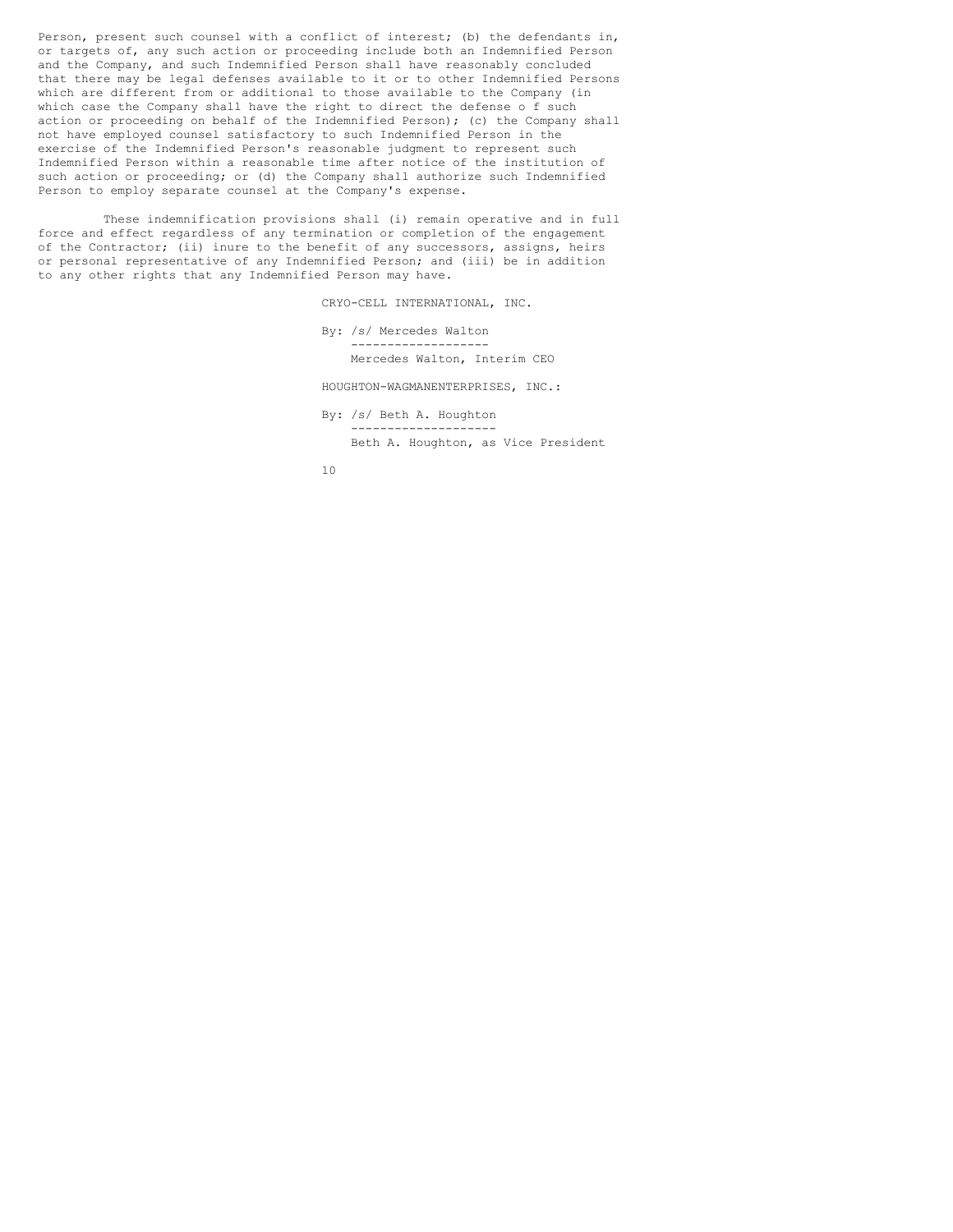# CERTIFICATION PURSUANT TO 18 U.S.C. SECTION 1350, AS ADOPTED PURSUANT TO SECTION 906 OF THE SARBANES-OXLEY ACT OF 2002

In connection with the Quarterly Report of CRYO-CELL International, Inc. (the "Company") on Form 10-QSB for the period ending May 31, 2003 as filed with the Securities and Exchange Commission on the date hereof (the "Report"), I, Mercedes Walton, Interim Chief Executive Officer of the Company, certify, pursuant to 18 U.S.C. (s) 906 of the Sarbanes-Oxley Act of 2002, that:

(1) The Report fully complies with the requirements of Section 13(a) or 15(d) of the Securities Exchange Act of 1934; and

(2) The information contained in the Report fairly presents, in all material respects, the financial condition and results of operations of the Company.

/s/ Mercedes Walton - -------------------

Mercedes Walton Interim Chief Executive Officer July 15, 2003